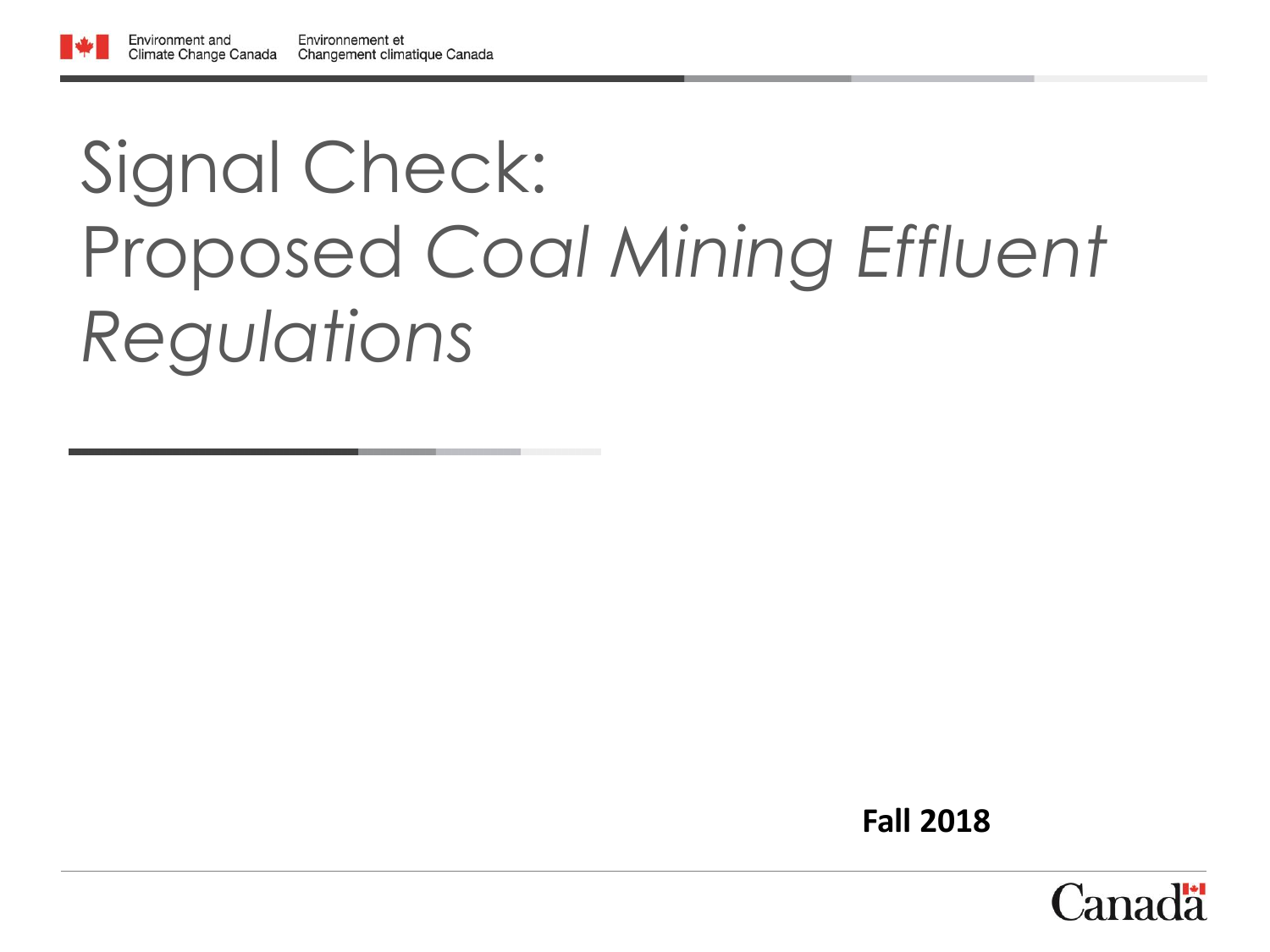## Overview

- Context
- Key Issues:
	- 1. Expansions
	- 2. Total Suspended Solids
	- 3. Selenium
	- 4. Nitrate
	- 5. Reclamation / Closure
	- 6. Existing Mountain Mines
- Next Steps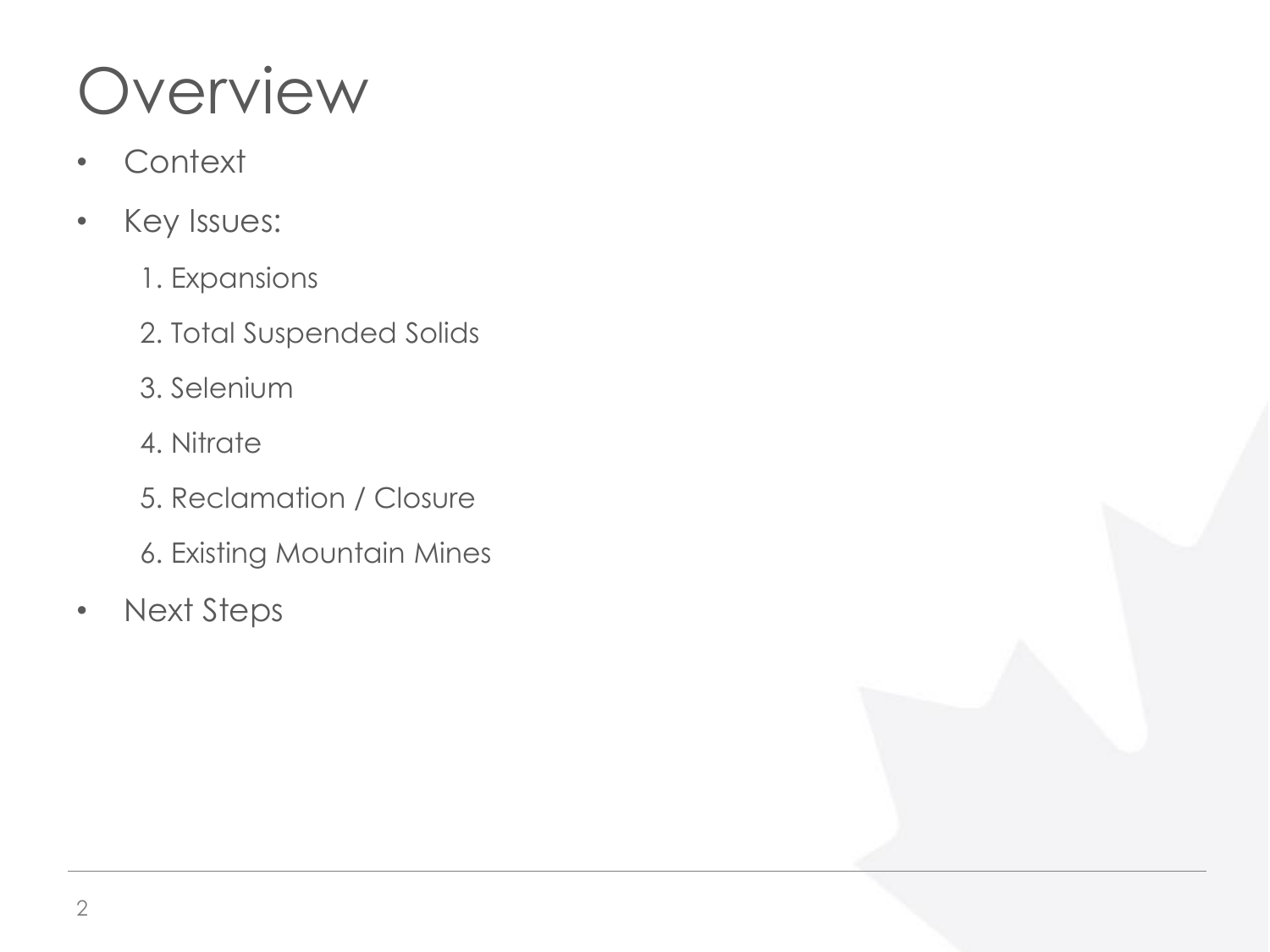## **Context**

- The *Proposed Approach for Coal Mining Effluent Regulations* consultation document was shared with interested parties in November 2017
- Approximately 30 written submissions have been received to date from industry, ENGOs, provinces, other government departments and Indigenous organizations and their representatives
- Purpose of the presentation is to outline the current thinking on key issues and discuss next steps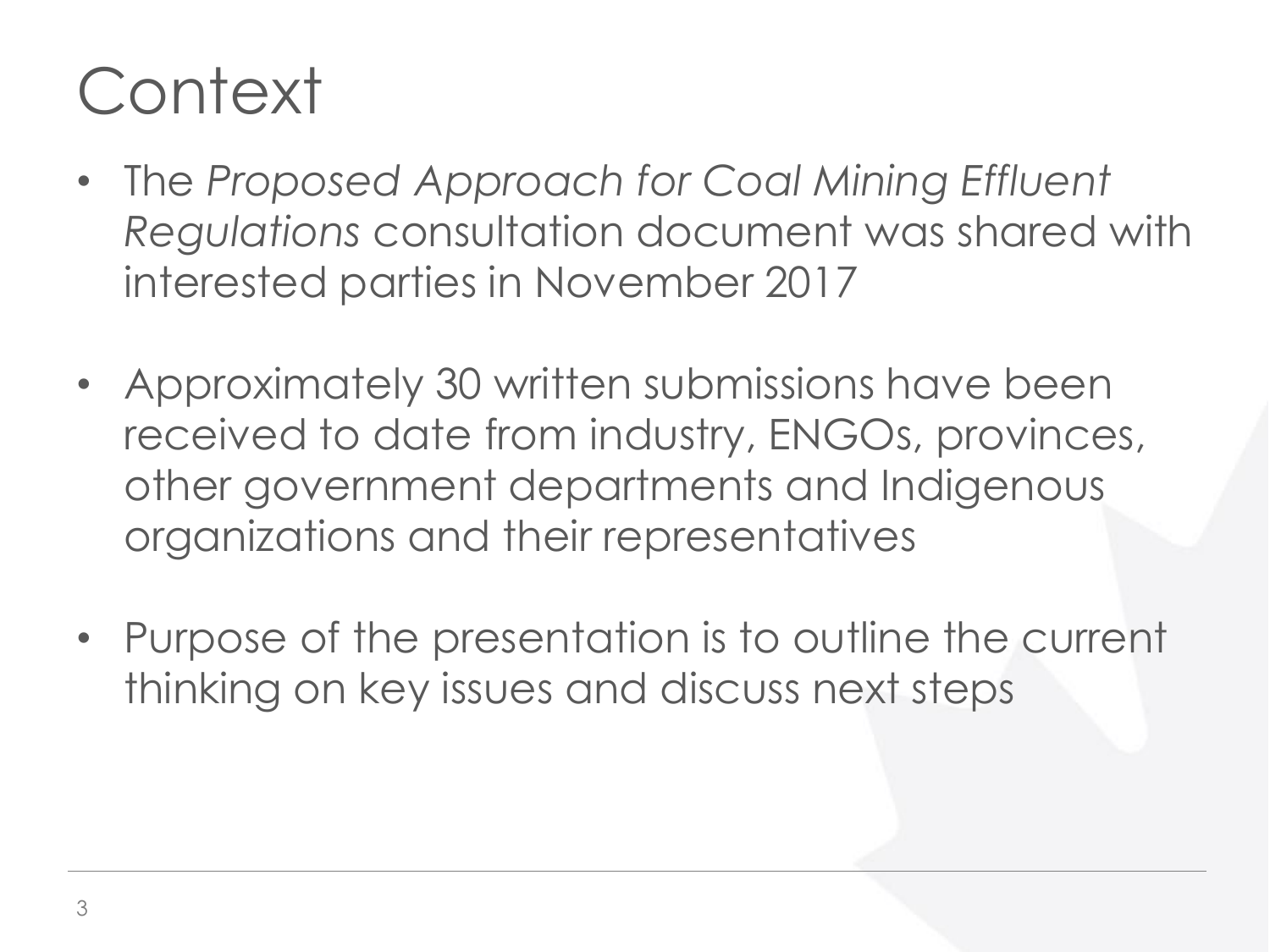## Regulatory Overview

- A two-pronged approach is being considered:
	- 1. A general approach that requires collection of all effluent and release through Final Discharge Points (FDPs)
	- 2. An alternative approach for existing mountain mines that would be challenged to collect all effluent
		- Allows for release of non-point source (diffuse) effluent
		- Mines must apply for, and be issued, an authorization to deposit under this approach
		- Authorization would establish compliance points in the receiving environment
			- Long-term compliance approach for selenium and nitrate, with increasingly stringent limits over time
		- EEM as per the general approach, with potential additional EEM requirements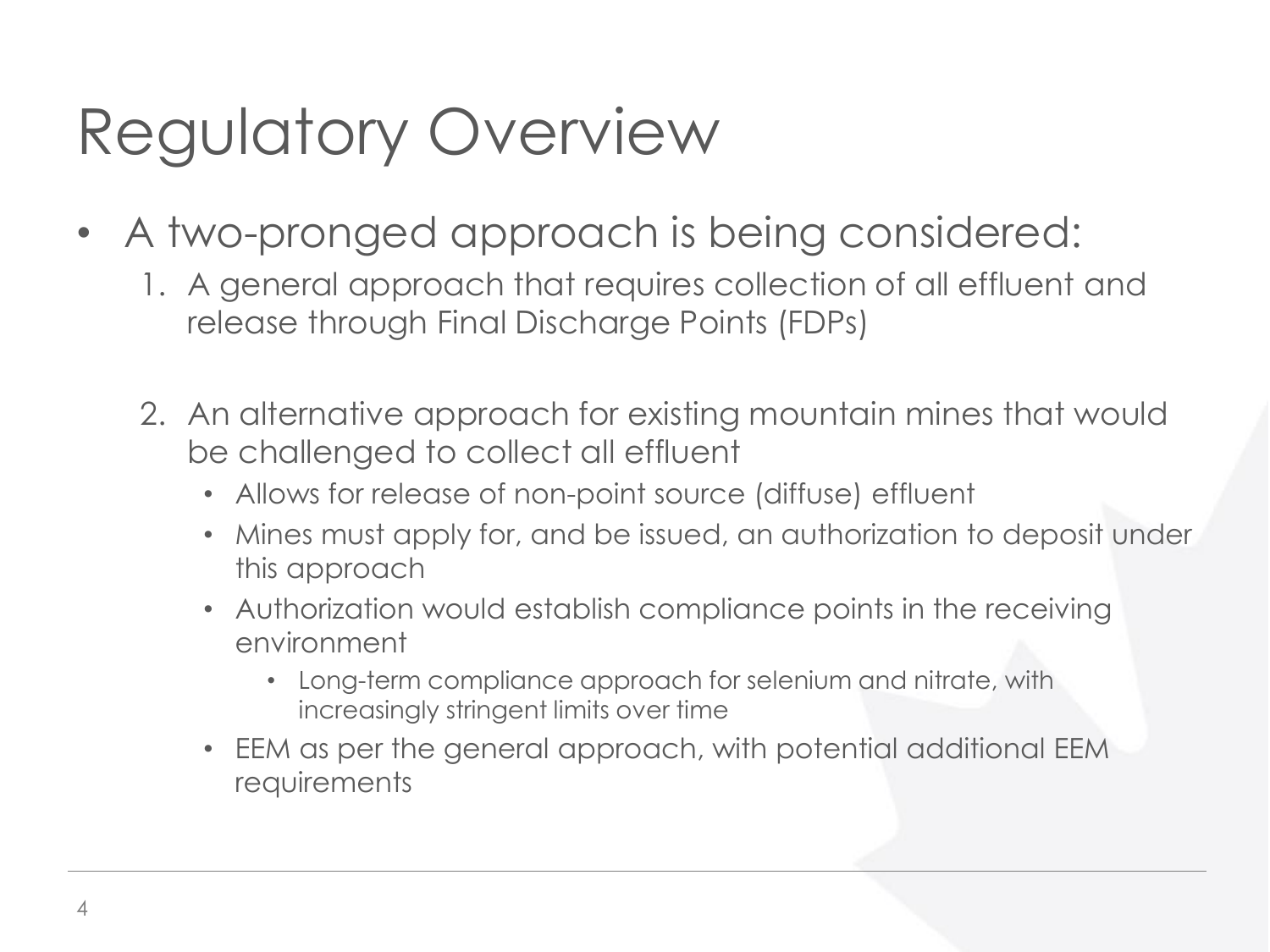# General Approach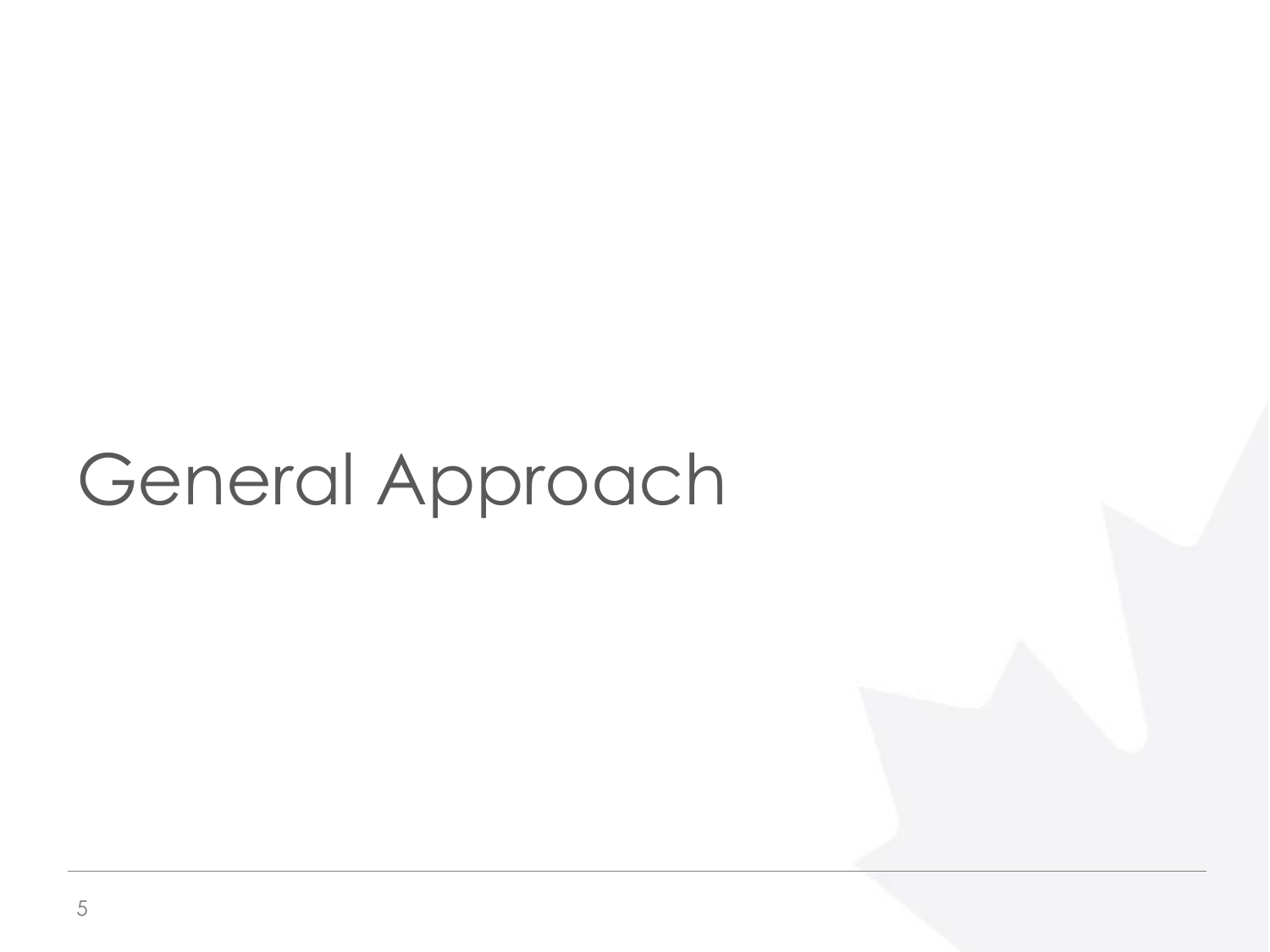#### **What we proposed (November 2017):**

- Expansions of an existing mine would refer to new coal preparation or storage facilities, new open pits or underground mines, new mine waste disposal areas including mine waste piles, or new treatment ponds or facilities
- Expansions trigger new mine compliance limits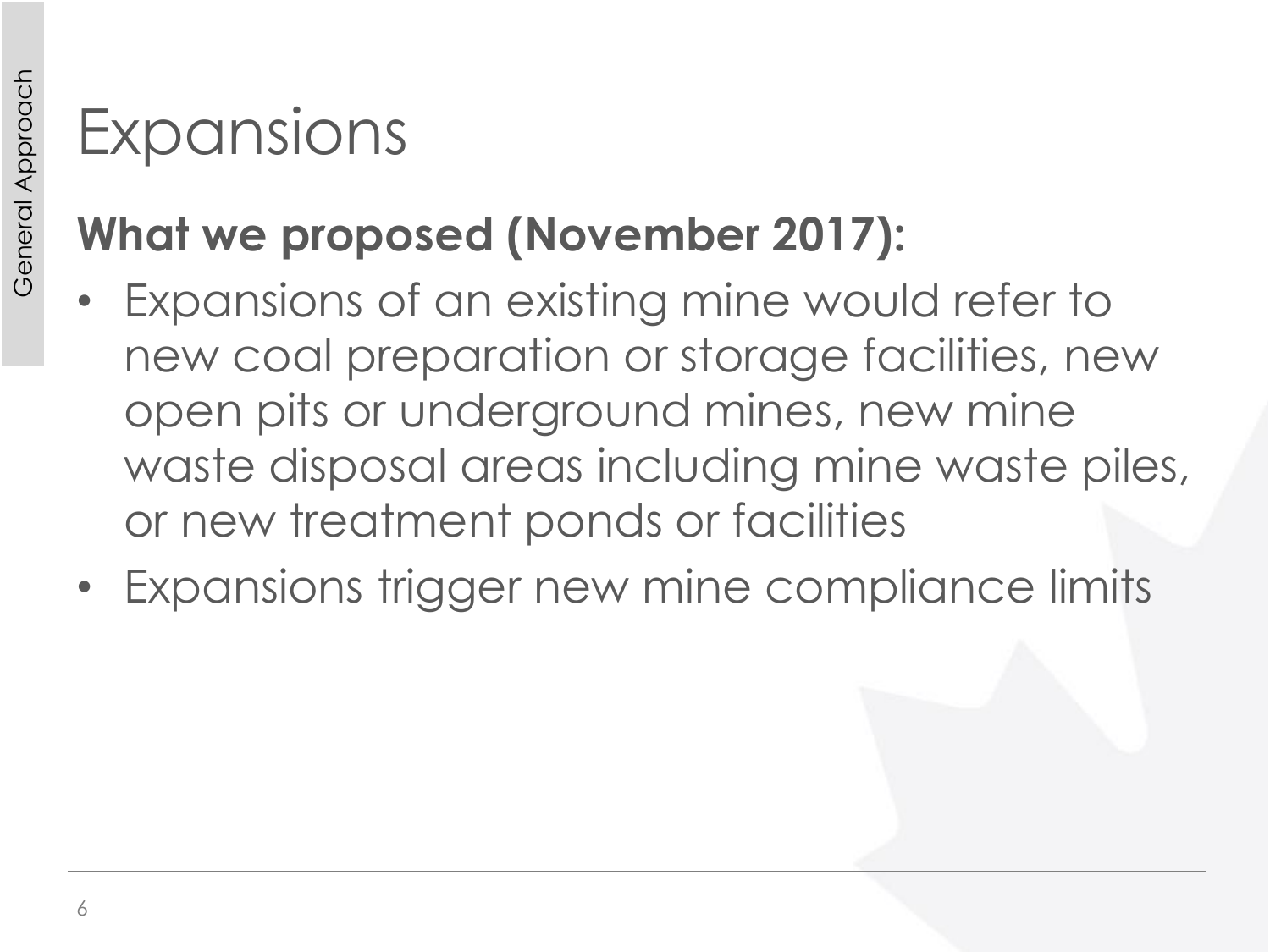- The concept introduces the potential for inequities within the coal mining sector, potentially penalizing mines due to spatial constraints and the requirement to construct new infrastructure;
- Mine planning and design takes place for the entire mine, even though not all infrastructure is built up-front;
- There may be an incentive for mines to continue to operate existing Final Discharge Points (FDP) to avoid meeting more stringent limits;
- There are opportunities for alignment between provincial and federal definitions of expansion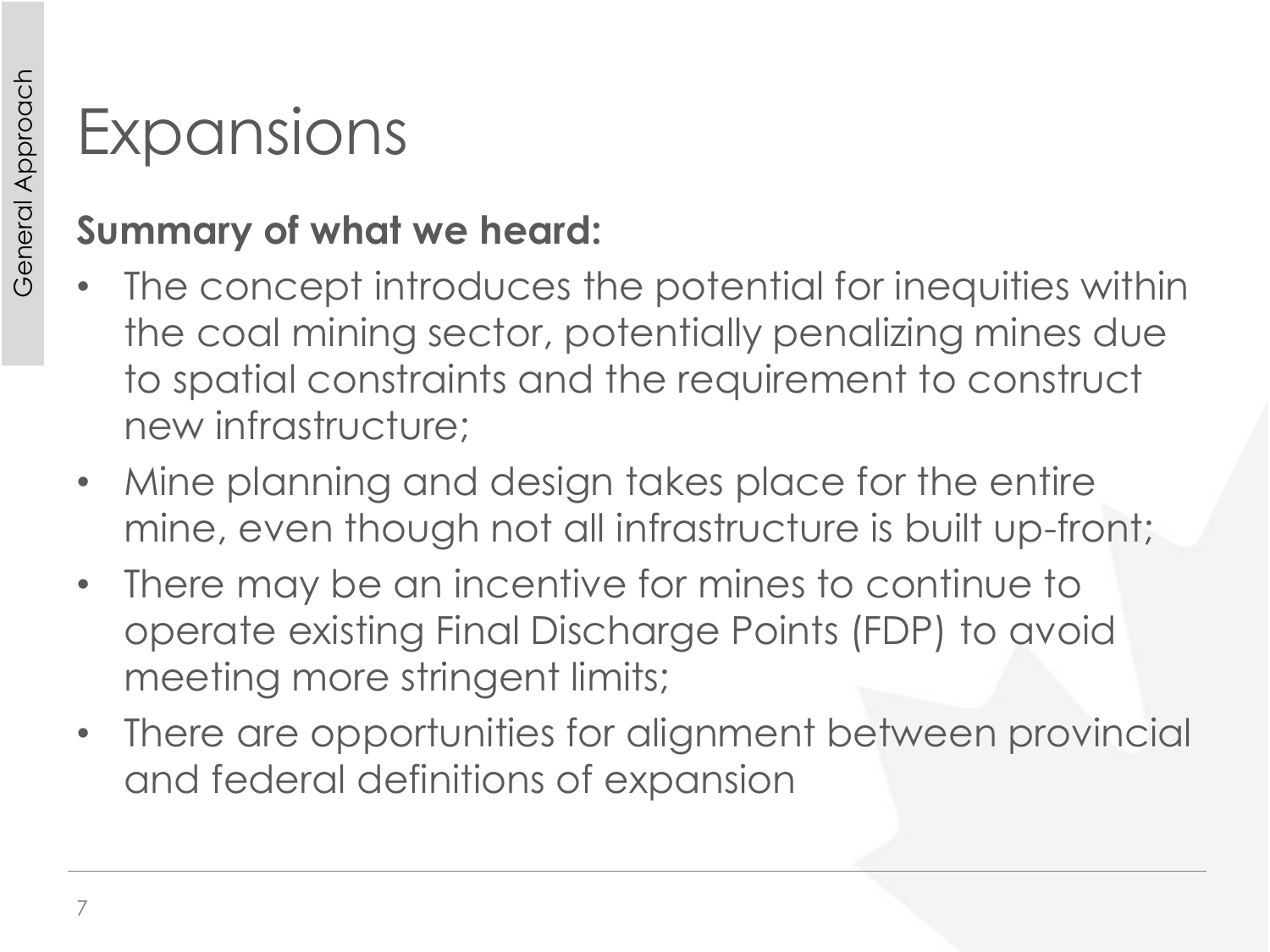#### **What we are thinking:**

• Expansions would not trigger *new* mine compliance limits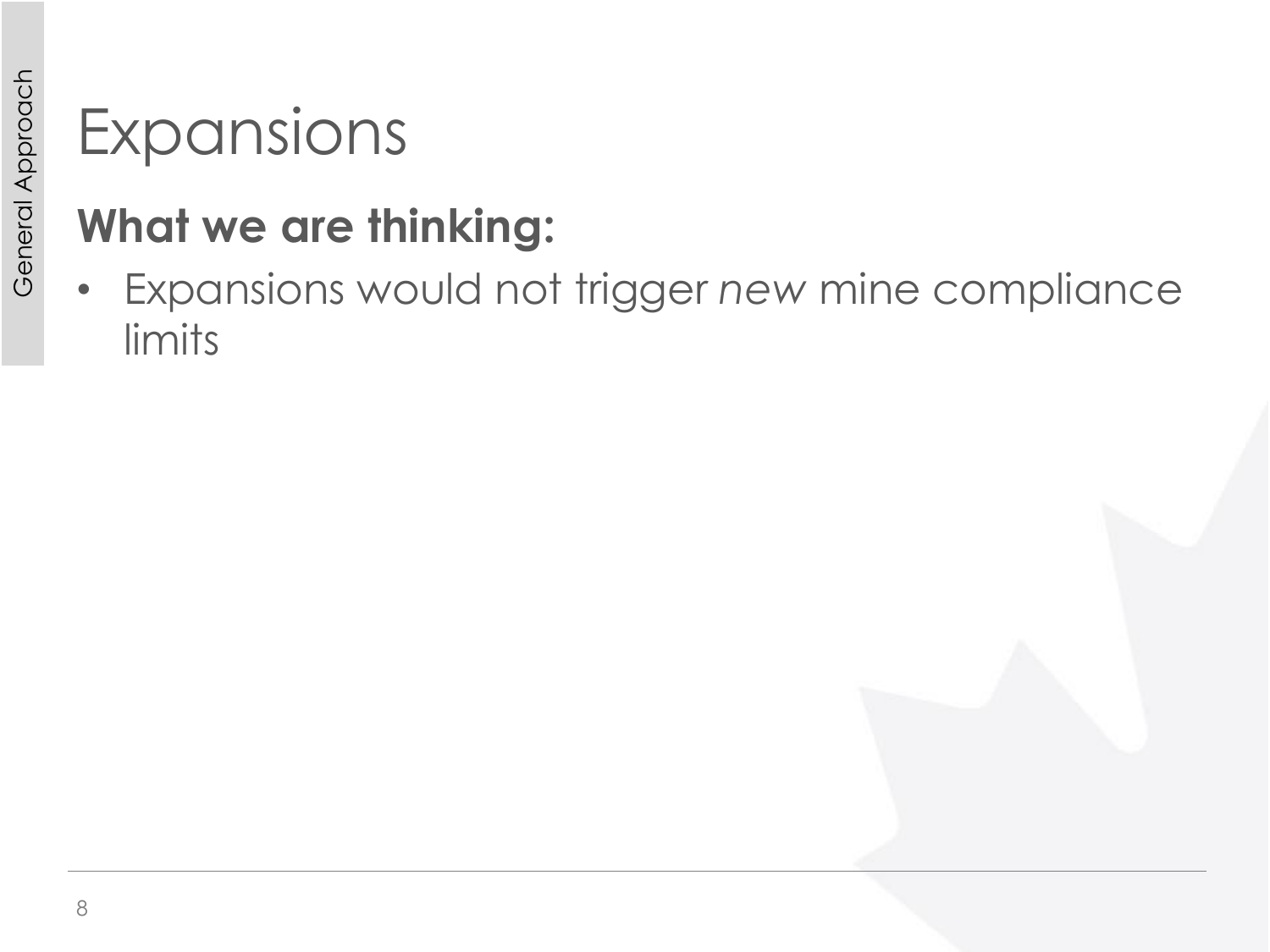# Total Suspended Solids (TSS)

#### **What we proposed (November 2017):**

|                                 |      | <b>Existing Mines</b>                                                |                                                                             | <b>New Mines and Expansions</b>                                             |                                                                             |  |
|---------------------------------|------|----------------------------------------------------------------------|-----------------------------------------------------------------------------|-----------------------------------------------------------------------------|-----------------------------------------------------------------------------|--|
| <b>Deleterious</b><br>Substance | Unit | Maximum<br><b>Authorized</b><br>Monthly Mean<br><b>Concentration</b> | Maximum<br><b>Authorized</b><br>Concentration<br>in a Grab<br><b>Sample</b> | Maximum<br><b>Authorized</b><br><b>Monthly Mean</b><br><b>Concentration</b> | Maximum<br><b>Authorized</b><br><b>Concentration</b><br>in a Grab<br>Sample |  |
| Suspended<br>Solids             | mg/L | 35                                                                   | 70                                                                          | 35                                                                          | 70                                                                          |  |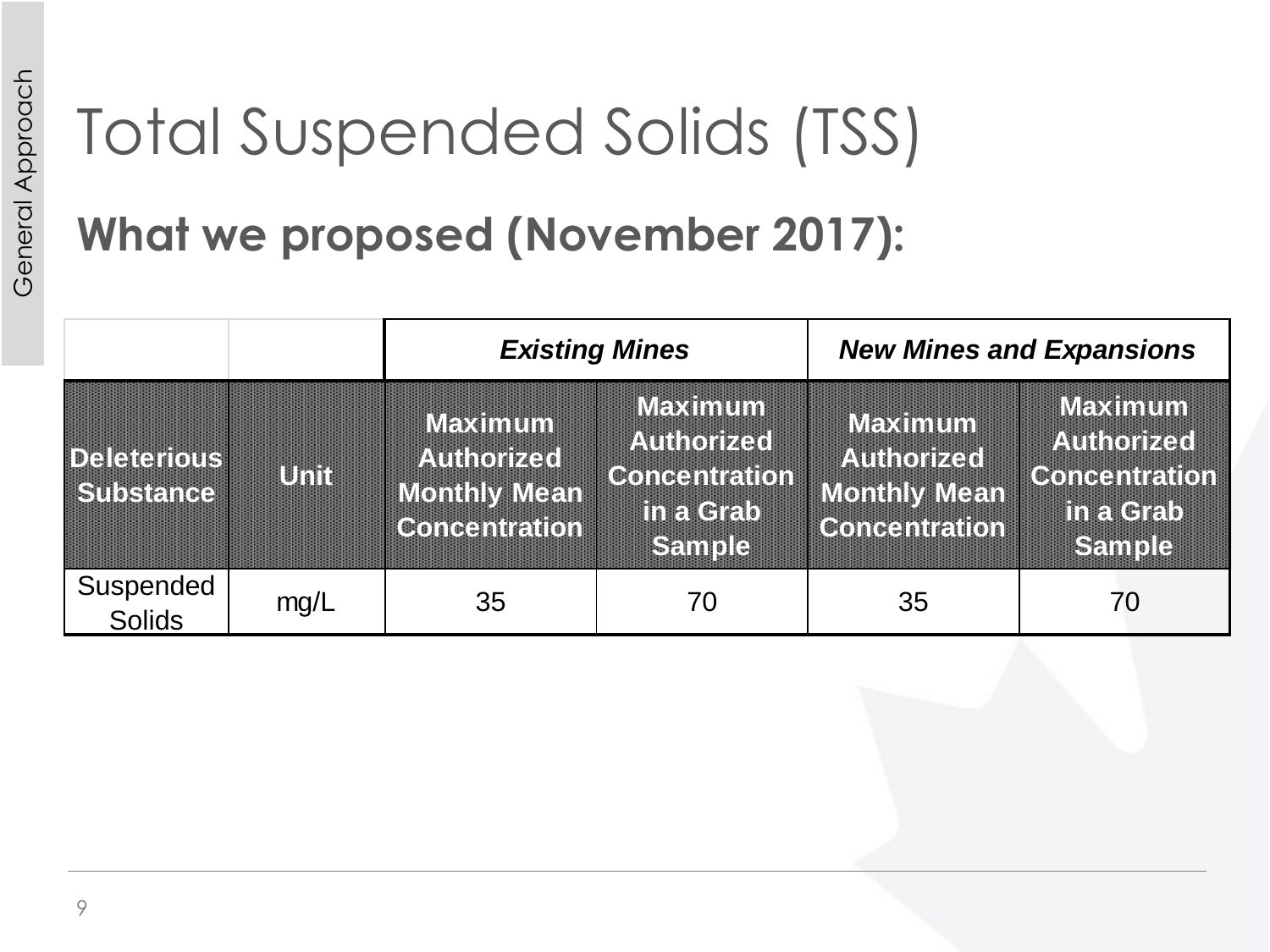- Most provincial permits allow for higher TSS during exceptional flow or precipitation events
- Effluent limits proposed for TSS could:
	- require mines to use chemicals to meet discharge limits
	- cause habitat fragmentation, sediment and nutrient sinks, and sediment disposal issues if mines were to expand existing infrastructure to meet proposed limits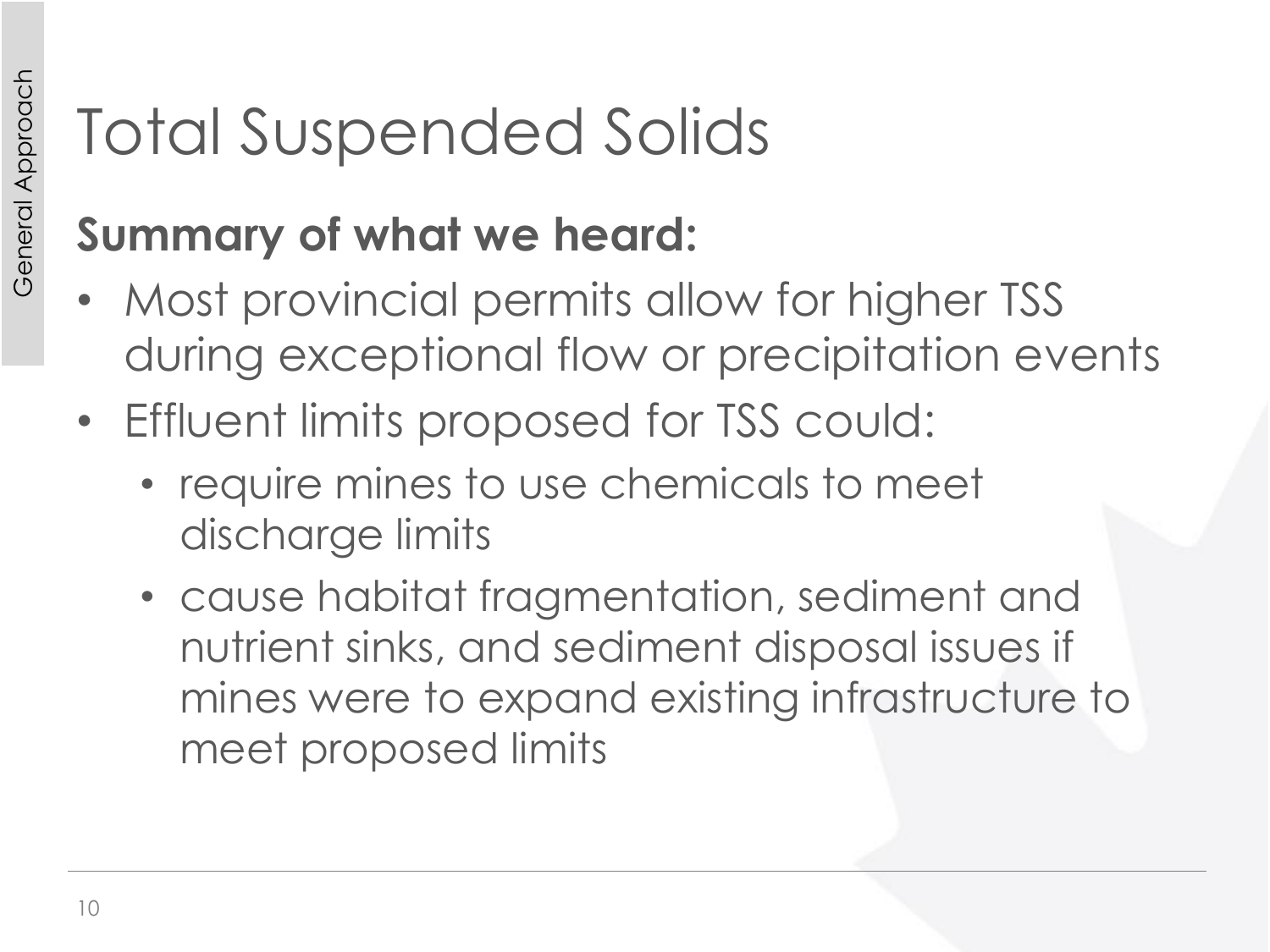#### **What we are thinking:**

- The limits would remain as proposed in November 2017
- During an exceptional precipitation event, it is proposed that the FDPs are exempt from meeting limits during the event and for up to 48 hours following the end of the event.
	- Mines would be required to submit information to the Department indicating what defines a 1-in-10 year precipitation event at their mine site and during an event, that the event is/has occurred
	- This approach would apply to both existing and new mines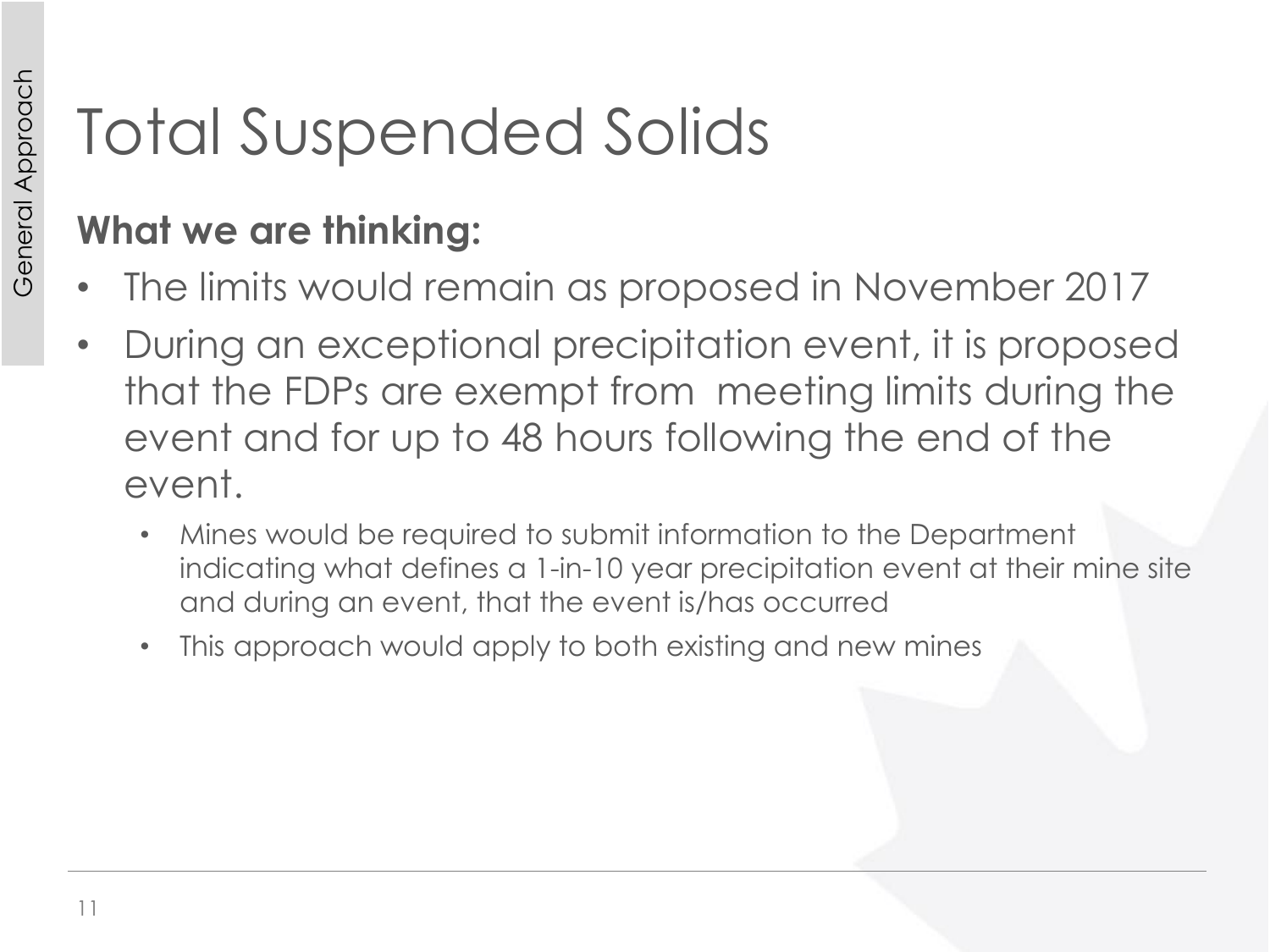## **What we proposed (November 2017):**

- All mines would be required to perform selenium in fish tissue studies
- For existing mines, mines must meet a baseline limit

| <b>Existing</b>                        |                                                                                    |                                                                                    |                                                                                    |                                                                             |                                                                                      |
|----------------------------------------|------------------------------------------------------------------------------------|------------------------------------------------------------------------------------|------------------------------------------------------------------------------------|-----------------------------------------------------------------------------|--------------------------------------------------------------------------------------|
| <b>Mines</b>                           | <b>Baseline Limit</b>                                                              |                                                                                    | <b>Stringent Limit triggered by</b><br>fish tissue study result                    |                                                                             | <b>Fish Tissue</b>                                                                   |
| <b>Deleterious</b><br><b>Substance</b> | <b>Maximum</b><br><b>Authorized</b><br><b>Monthly Mean</b><br><b>Concentration</b> | <b>Maximum</b><br><b>Authorized</b><br><b>Concentration</b><br>in a Grab<br>Sample | <b>Maximum</b><br><b>Authorized</b><br><b>Monthly Mean</b><br><b>Concentration</b> | Maximum<br><b>Authorized</b><br><b>Concentration</b><br>in a Grab<br>Sample | Triccer for<br>reductions from<br><b>Baseline Limit to</b><br><b>Stringent Limit</b> |
| Unit                                   | $\mu$ g/L                                                                          |                                                                                    |                                                                                    | µg/g dry weight                                                             |                                                                                      |
| Total<br>Selenium                      | 10                                                                                 | 20                                                                                 | 5                                                                                  | 10                                                                          | 6.7 (whole body<br>and muscle);<br>$14.7$ (egg/ovary)                                |

• For new mines and expansions, a maximum monthly mean of 5 µg/L; maximum grab of 10 µg/L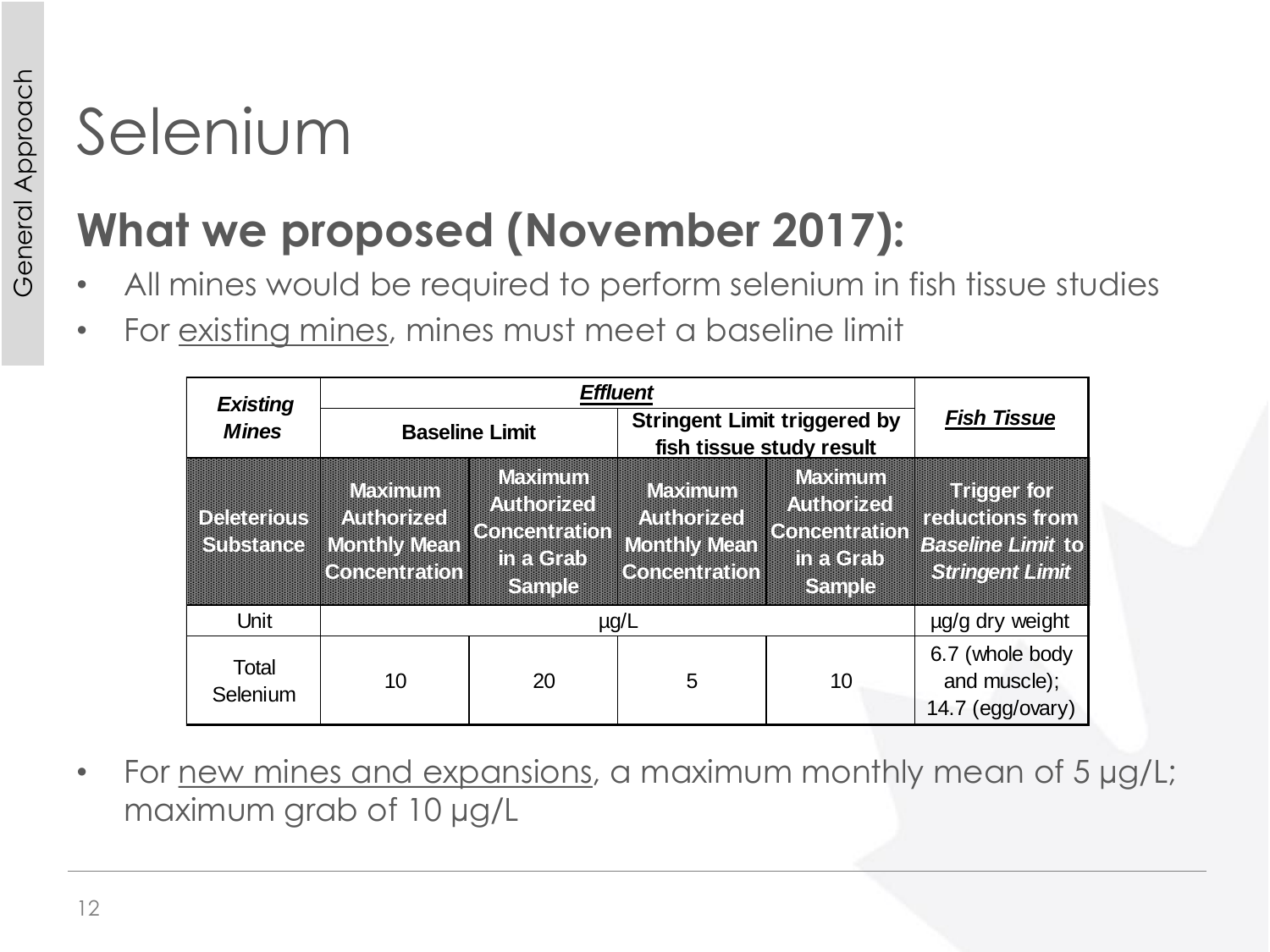- Could create undue stress to vulnerable fish populations
- Limited value when selenium concentrations at FDPs are low
- A reduction in total selenium concentration may not necessarily translate into reduced selenium bioaccumulation
- Site-specificity should be considered
- Could be challenging to achieve using the current best available technology, particularly in areas with large volumes of effluent to be treated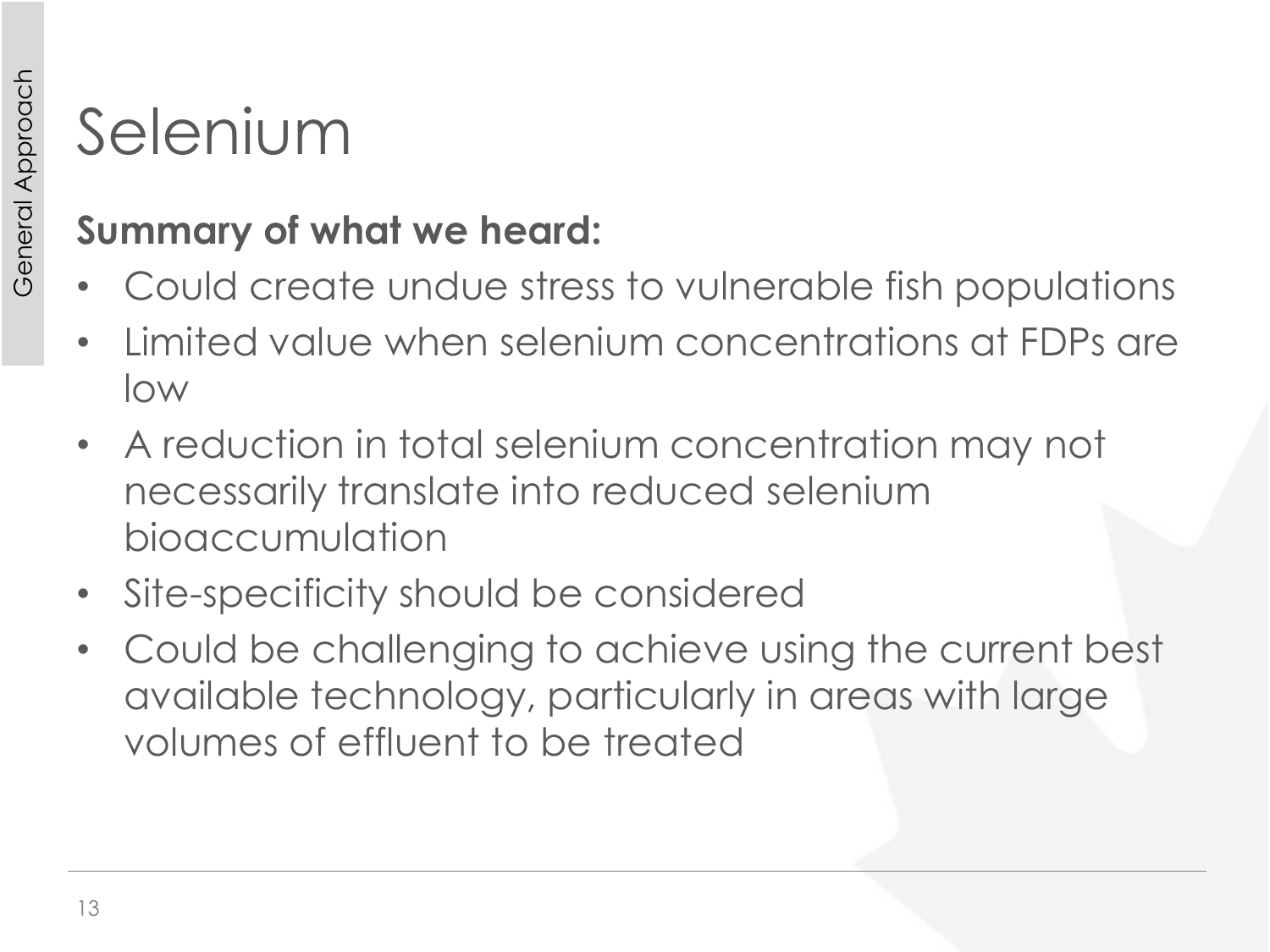#### **What we are thinking:**

• The following effluent limits would apply:

|                                       |      | <b>Existing Mines</b>                                                             |                                                                           | <b>New Mines</b>                                                            |                                                                           |
|---------------------------------------|------|-----------------------------------------------------------------------------------|---------------------------------------------------------------------------|-----------------------------------------------------------------------------|---------------------------------------------------------------------------|
| <b>De eterots</b><br><b>Substance</b> | UNI  | <b>Maximum</b><br><b>Authorized</b><br><b>Monthy Mean</b><br><b>Concentration</b> | Maximum<br><b>Authorized</b><br><b>Concentration</b><br>the Gab<br>Samole | Maximum<br><b>Authorized</b><br><b>Monthly Mean</b><br><b>Concentration</b> | Maximum<br><b>Authorized</b><br><b>Concentration</b><br>tha Gab<br>Sample |
| <b>Total Selenium</b>                 | µg/L | 10                                                                                | 20                                                                        | 5                                                                           | 10                                                                        |

• Selenium in fish tissue studies would be conducted through Environmental Effects Monitoring – no longer a compliance mechanism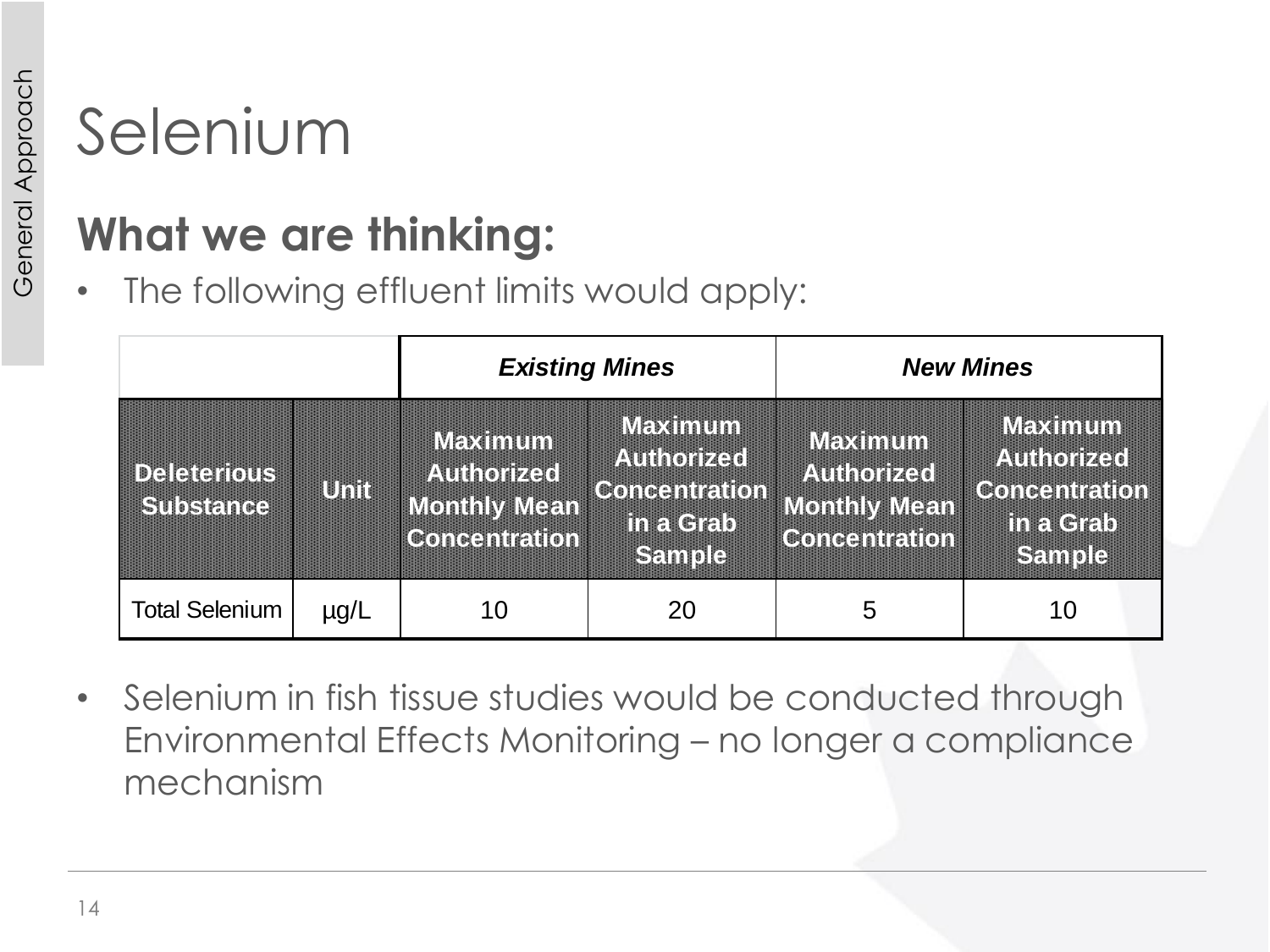## **Nitrate**

#### **What we proposed (November 2017):**

|                                        |        | <b>Existing Mines</b>                                                 |                                                                                           | <b>New Mines and Expansions</b>                                             |                                                                             |
|----------------------------------------|--------|-----------------------------------------------------------------------|-------------------------------------------------------------------------------------------|-----------------------------------------------------------------------------|-----------------------------------------------------------------------------|
| <b>Deleterious</b><br><b>Substance</b> | UNN    | Maximum<br><b>Authorized</b><br>Monthly Mean<br><b>Concentration!</b> | Maximum<br><b>Authorized</b><br><b>Concentration</b><br><b>In a Grab</b><br><b>Sample</b> | Maximum<br><b>Authorized</b><br><b>Monthly Mean</b><br><b>Concentration</b> | Maximum<br><b>Authorized</b><br><b>Concentration</b><br>in a Grab<br>Sample |
| <b>Total Nitrate</b>                   | mg-N/L | 10                                                                    | 20                                                                                        |                                                                             | 6                                                                           |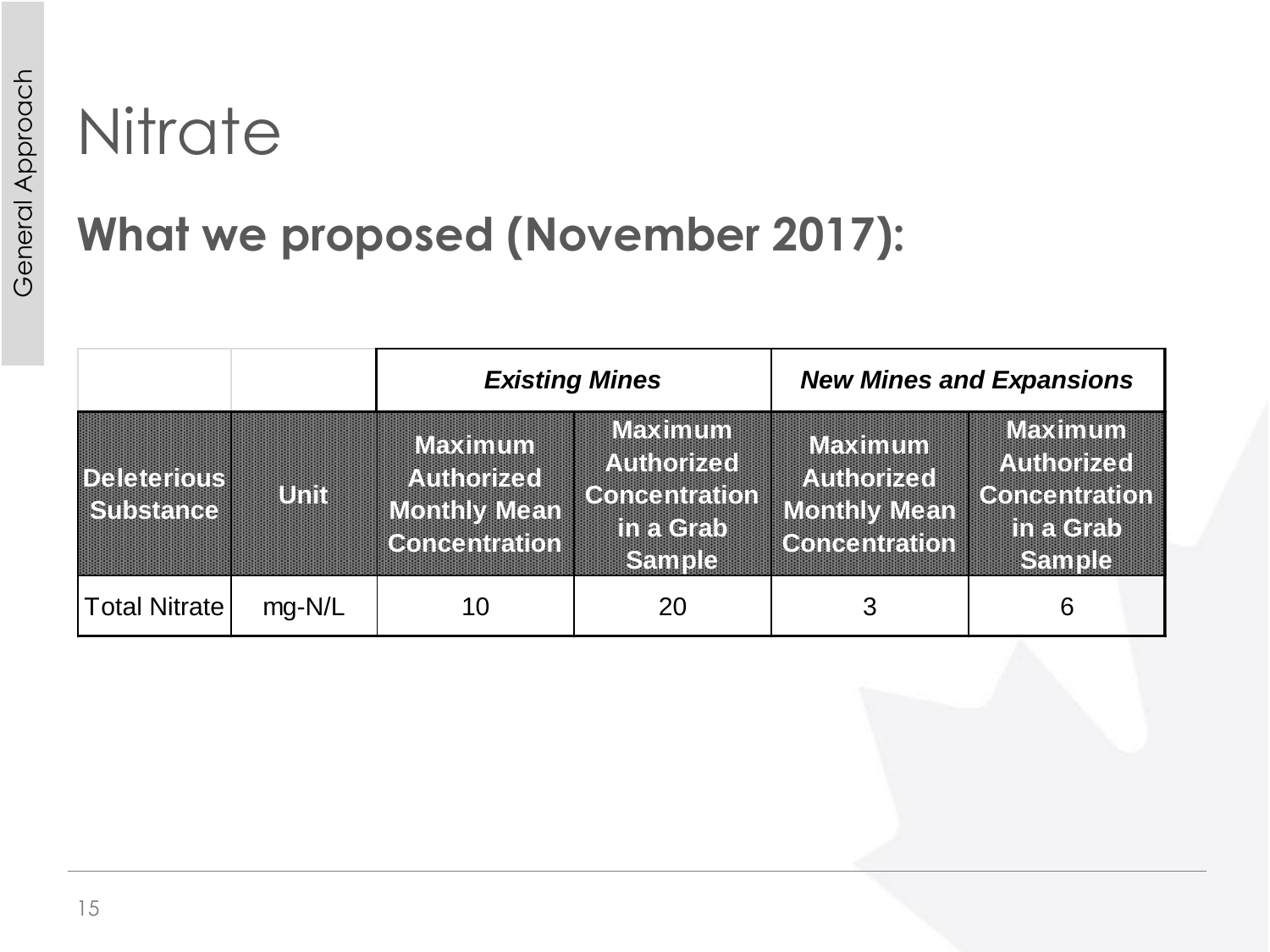# **Nitrate**

- The proposed limits for existing mines are higher than limits in other jurisdictions.
- The proposed limits for new mines are extremely low, given that the Canadian Water Quality Guideline for the Protection of Aquatic Life is 3 mg-N/L for long-term exposure.
- The nutrient impacts of nitrate must be considered in relation to other nutrients that cause eutrophication.
- Mines that do not use blasting should not be required to monitor for nitrate.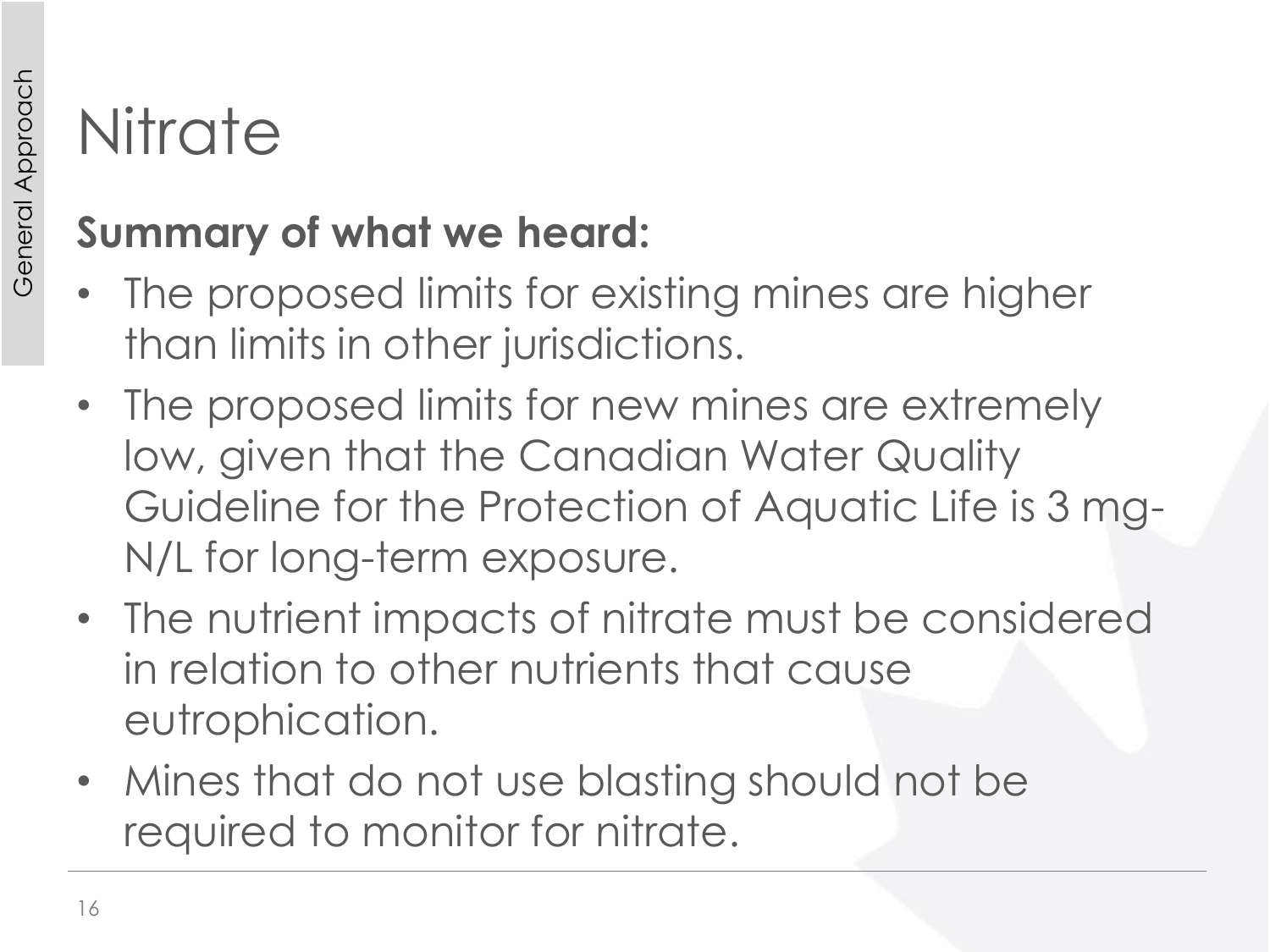## **Nitrate**

#### **What we are thinking:**

|                                        |          | <b>Existing Mines</b>                                               |                                                                    | <b>New Mines</b>                                                     |                                                                             |
|----------------------------------------|----------|---------------------------------------------------------------------|--------------------------------------------------------------------|----------------------------------------------------------------------|-----------------------------------------------------------------------------|
| <b>Deleterious</b><br><b>Substance</b> | Unid     | Maximum<br><b>Authorized</b><br>Monthy Mean<br><b>Concentration</b> | Maximum<br><b>Authorized</b><br>Concentration<br>ma Grab<br>Sample | Maximum<br><b>Authorized</b><br>Monthly Mean<br><b>Concentration</b> | Maximum<br><b>Authorized</b><br><b>Concentration</b><br>in a Grab<br>Sample |
| <b>Total Nitrate</b>                   | $mq-N/L$ | 10                                                                  | 20                                                                 | 5                                                                    | 10                                                                          |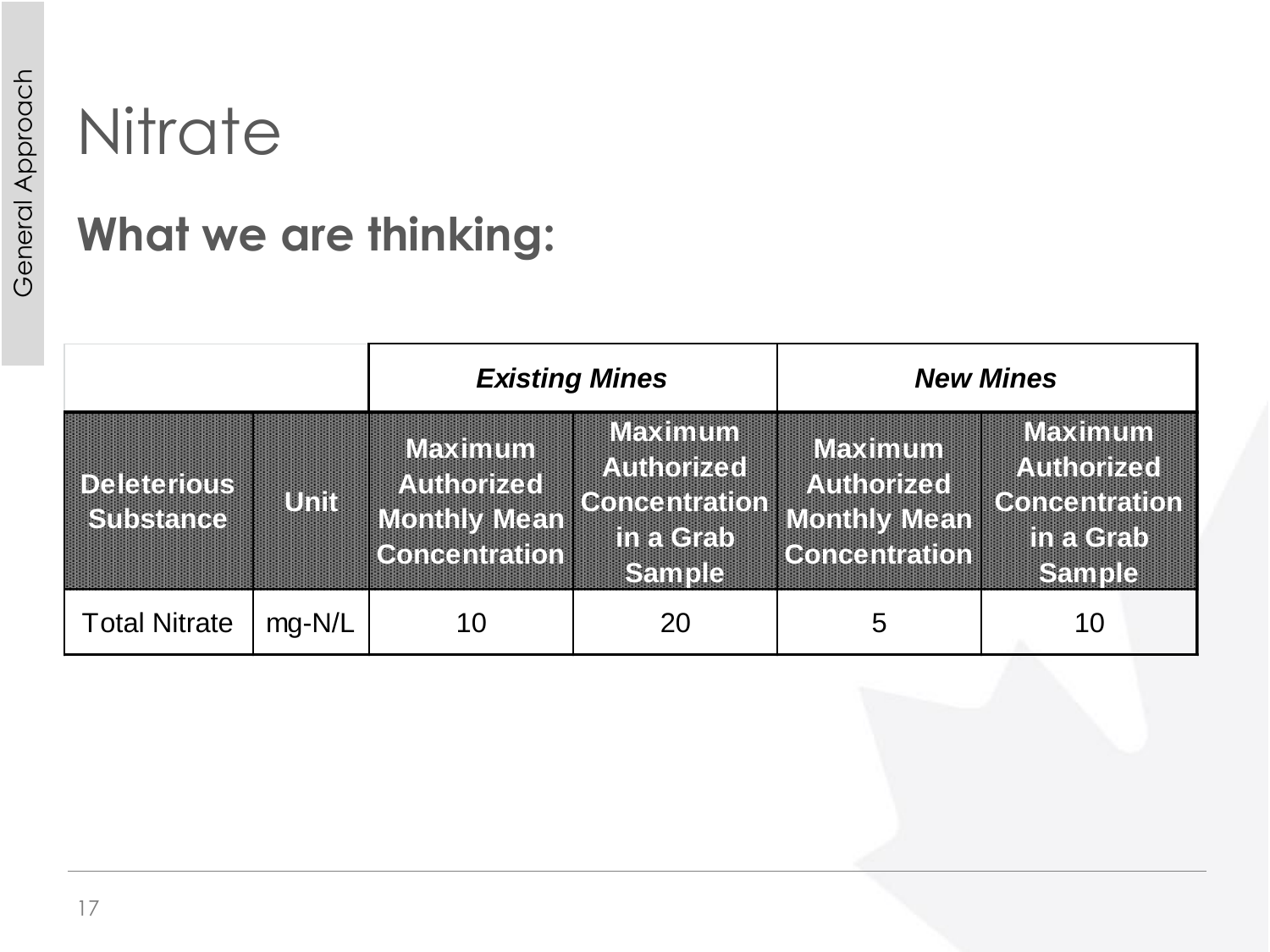# Reclamation and Closure

#### **What we proposed (November 2017):**

- Reclaimed areas of strip mines be eligible to be excluded from the regulations
- For areas that become reclaimed after publication, in order to become excluded from the regulations, a mine would be required to:
	- provide written notice of the intention for the reclaimed area to become excluded from the regulations while identifying the reclaimed area
	- provide written notice that revegetation of the reclaimed area has been completed, and
	- cease depositing effluent for a continuous period of 3 years
- Once the reclaimed area becomes excluded from the regulations, it would lose its authorization to deposit effluent
- Effluent management infrastructure (e.g., sedimentation ponds, end pit lakes) not eligible for exclusion from the regulations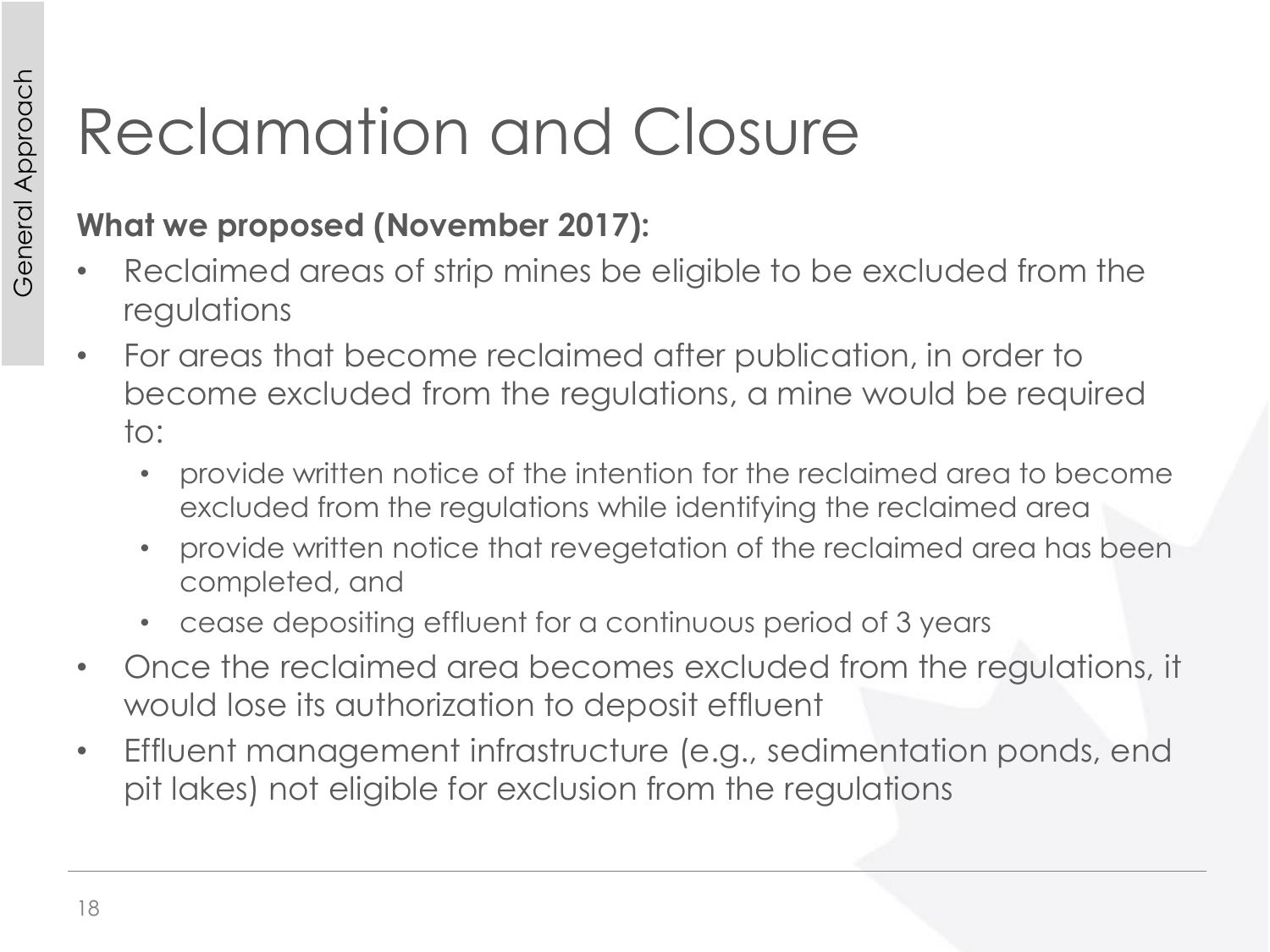# Reclamation and Closure

- Effluent management infrastructure (e.g., end pit lakes, sedimentation ponds) may remain at a mine site even after an area has been reclaimed.
- Mines that do not meet the current definition of strip mines also undergo progressive reclamation.
- Some reclaimed areas, as opposed to being revegetated, are leased or sold for subsequent land use, e.g., agriculture, industrial uses.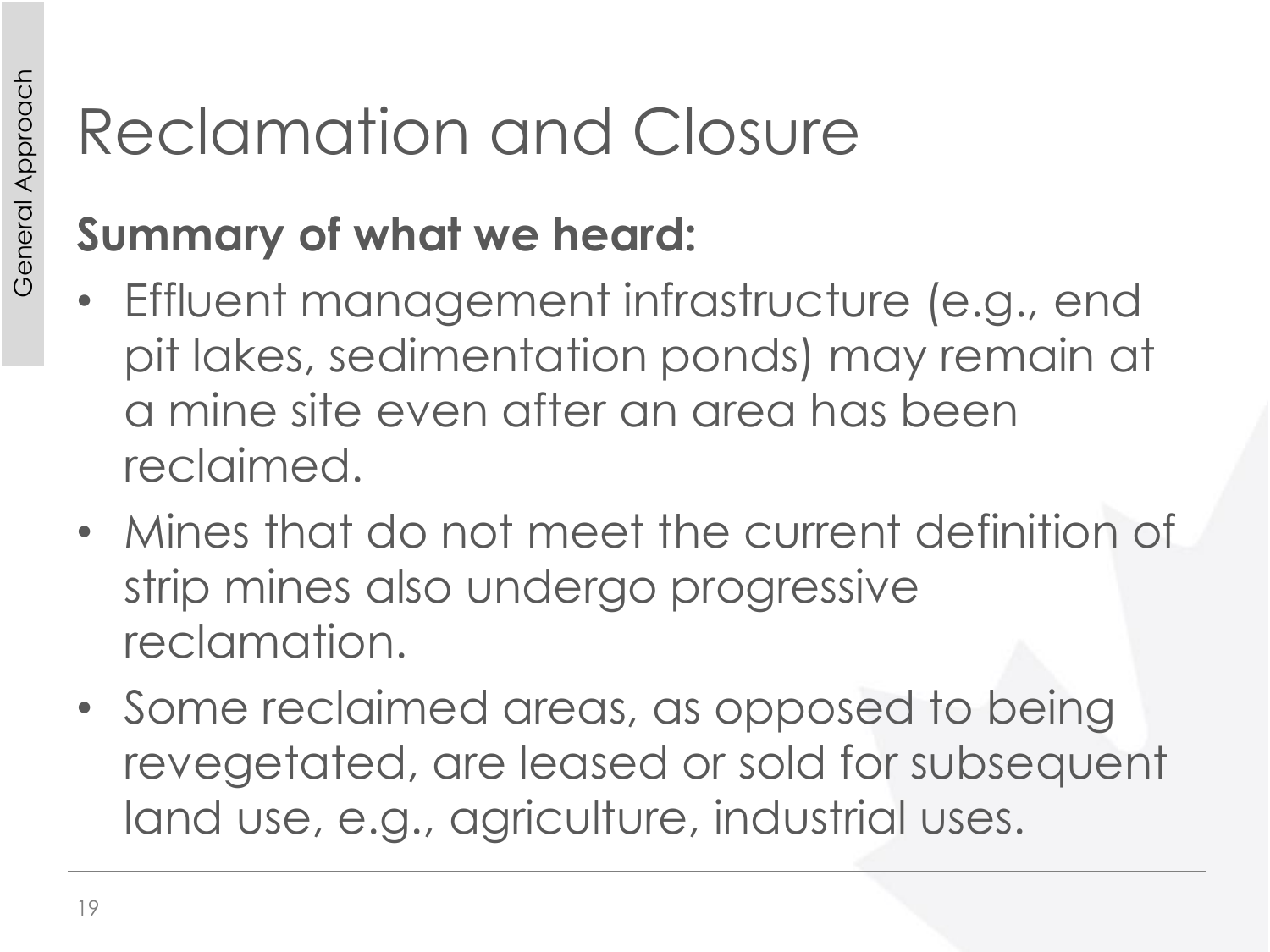## Reclamation and Closure

## **What we are thinking:**

- Reclaimed Areas would not be covered by the regulations
- Provisions would apply to all mines under the general approach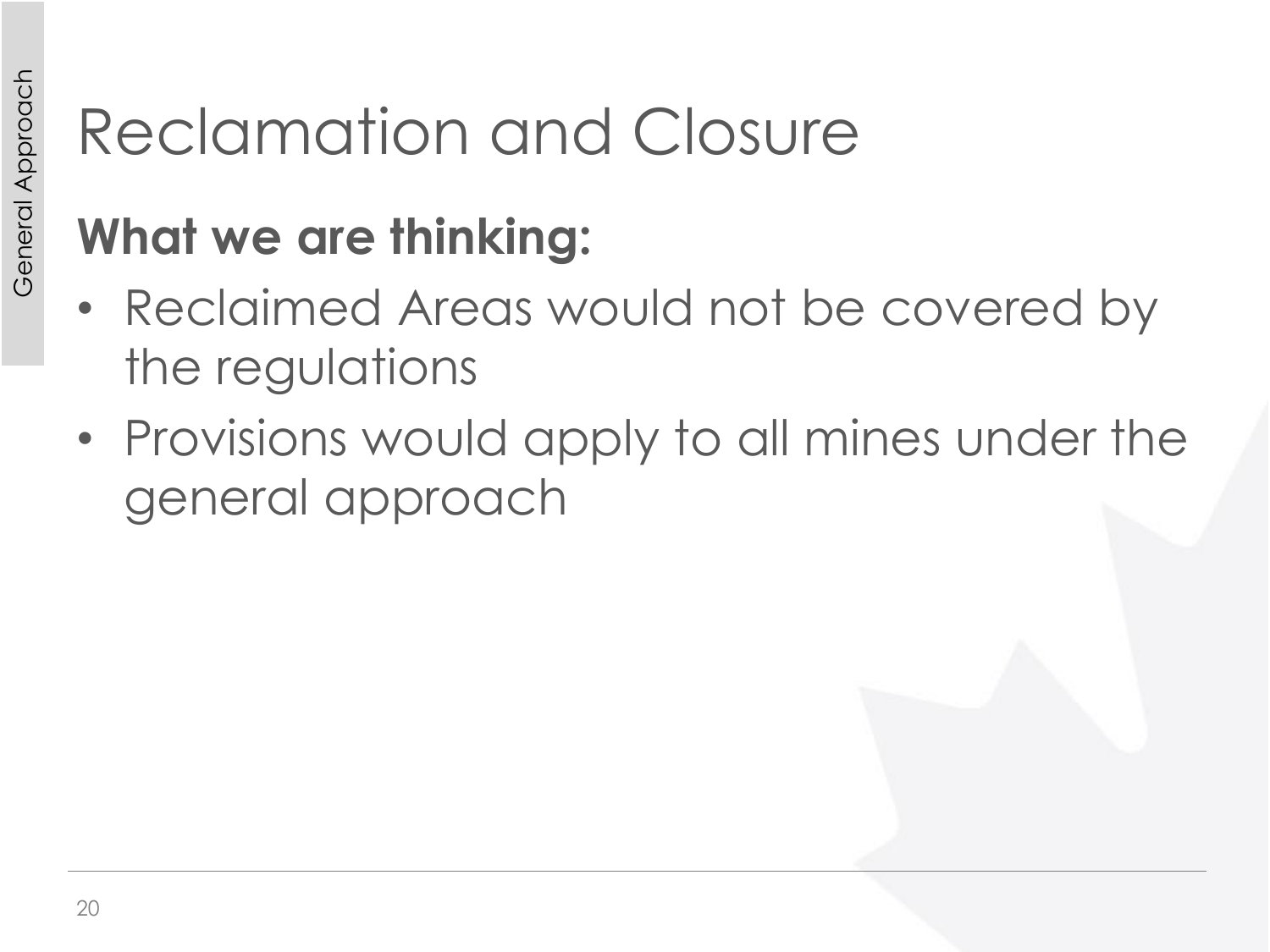# Alternative Approach: Existing Mountain Mines with Non-Point Source Discharge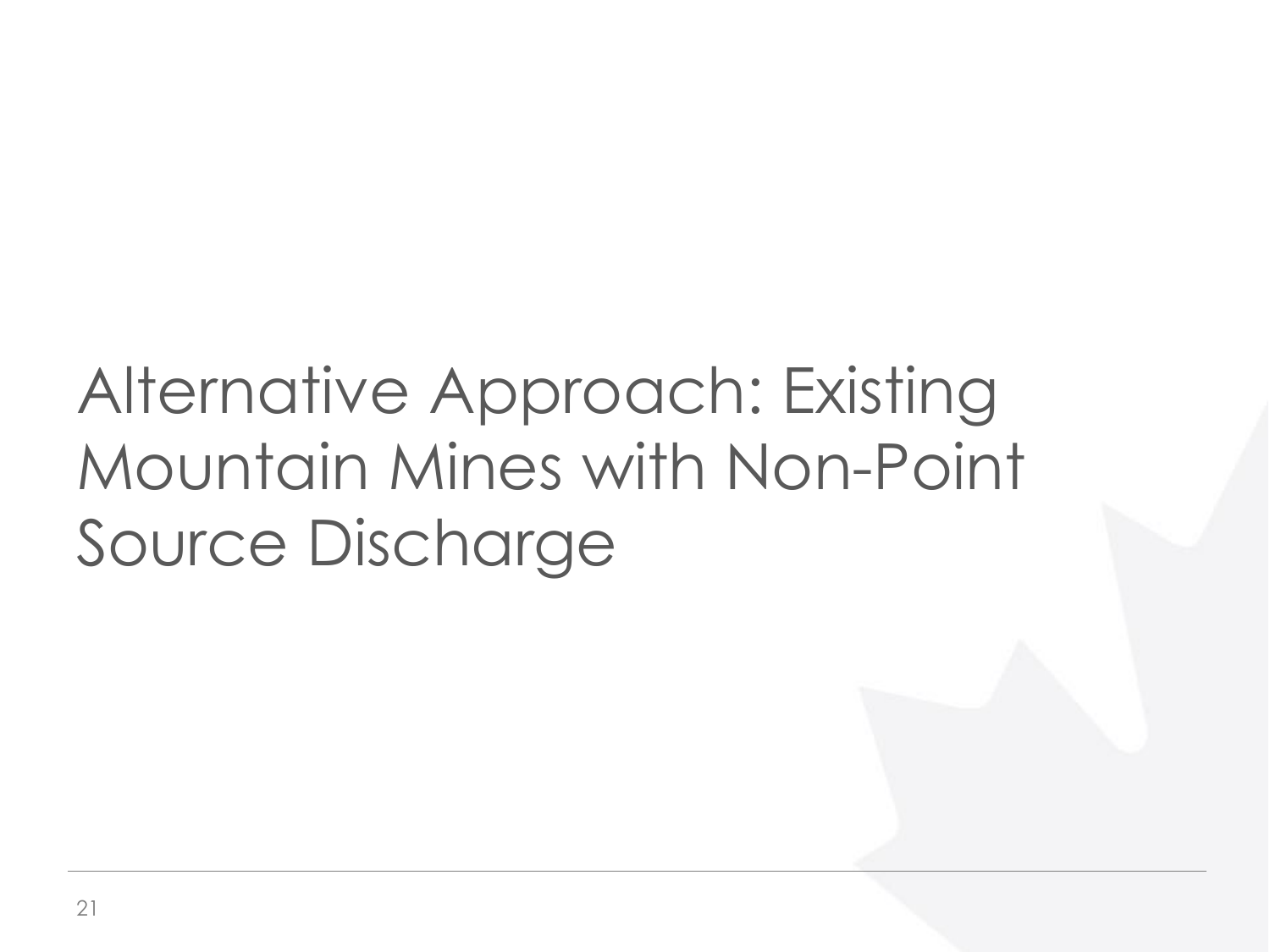## Alternative Approach for Existing Mountain Mines with Non-Point Source **Discharge**



\*Image adapted from the Elk Valley Water Quality Plan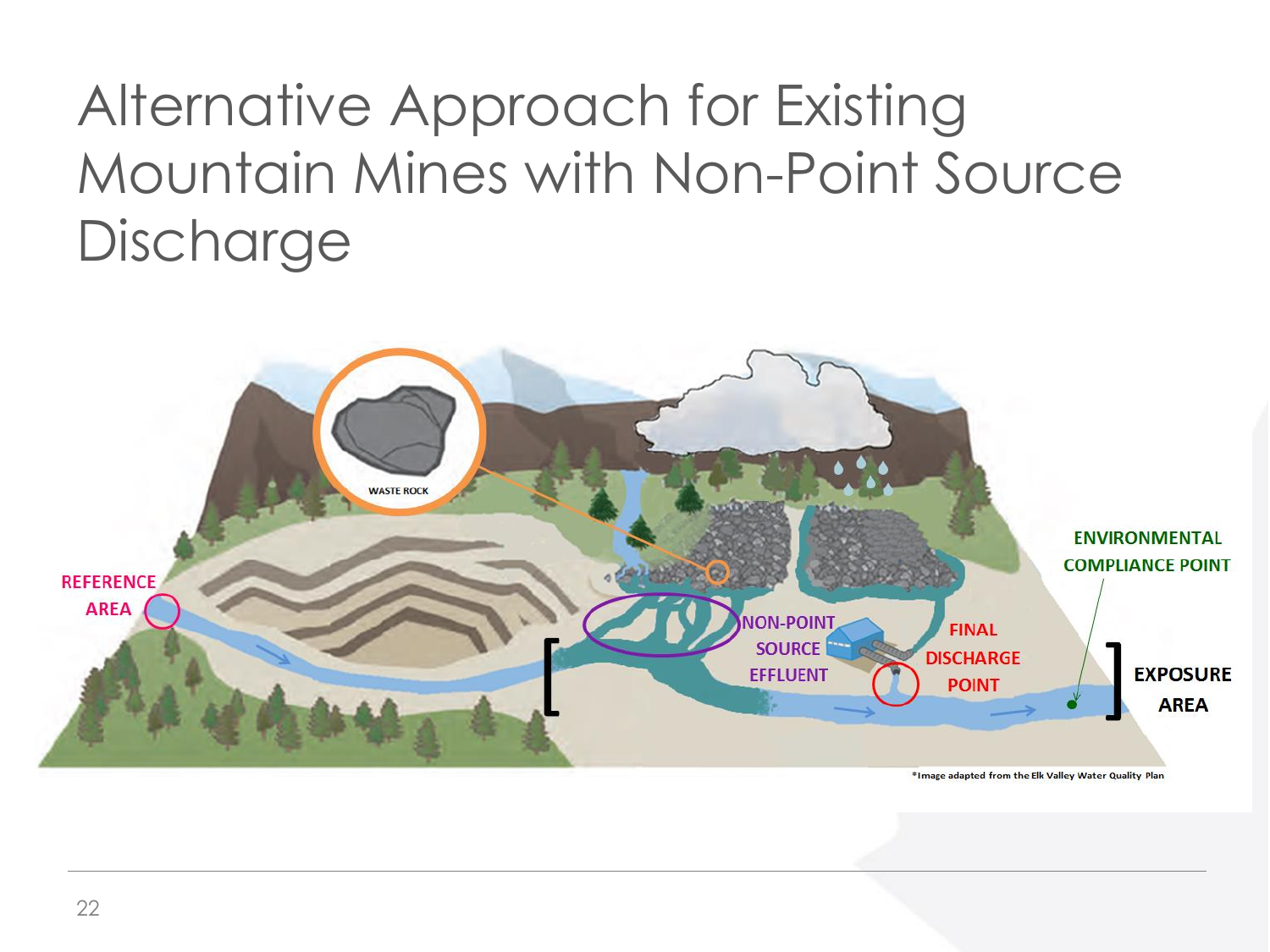## **What we proposed (November 2017)**

- Expansions of an existing mine would refer to new coal preparation or storage facilities, new open pits or underground mines, new mine waste disposal areas including mine waste piles, or new treatment ponds or facilities
- All effluent to be collected and discharged through defined FDPs
- Expansions subject to effluent limits for new mines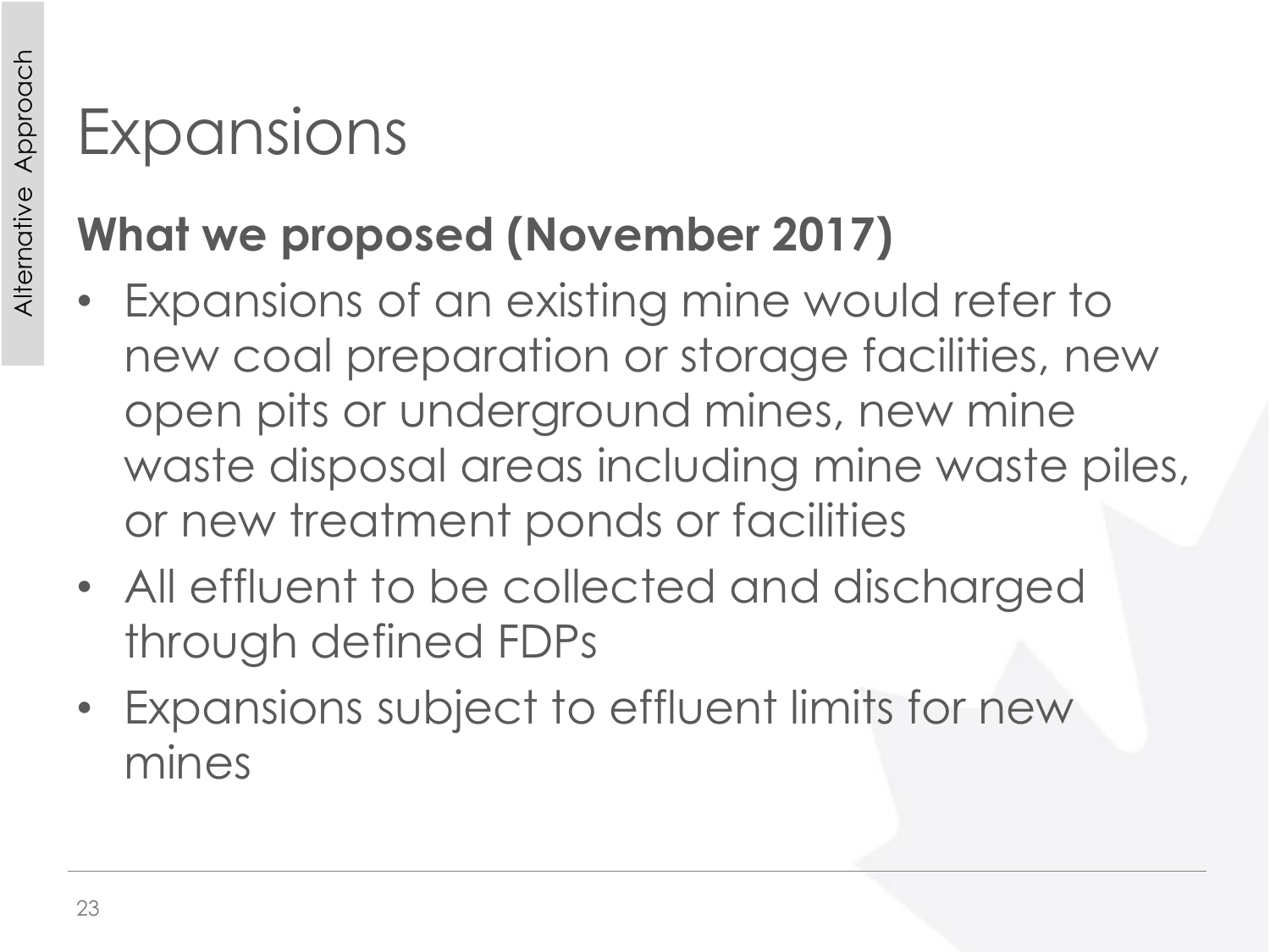- Implementation of two separate regulatory regimes for the existing mine and for the expansion is not practical, particularly where treatment facilities have been designed to meet effluent limits at an established Environmental Compliance Point (ECP).
- Meeting separate limits could be challenging where characteristics from legacy mining remain influencers of effluent discharge for an expansion area.
- The definition of 'Expansion' should not include new mine waste disposal areas since new waste rock should not be placed into water bodies frequented by fish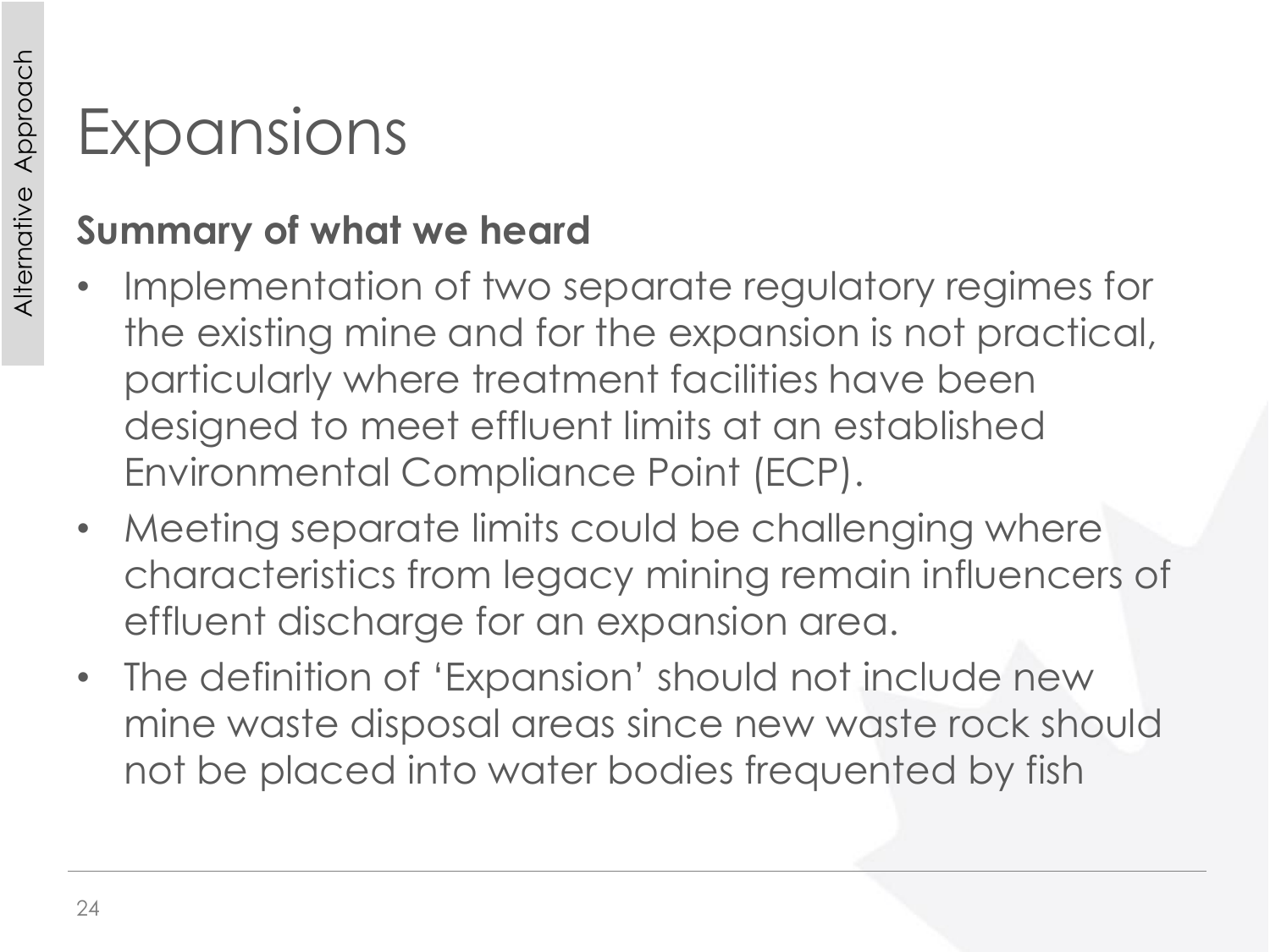#### **What we are thinking**

- Maintain provisions for expansions at existing mountain mines authorized to discharge nonpoint source effluent.
- Narrow the definition of 'Expansion' to remove treatment facilities
- All effluent to be collected and discharged through defined FDPs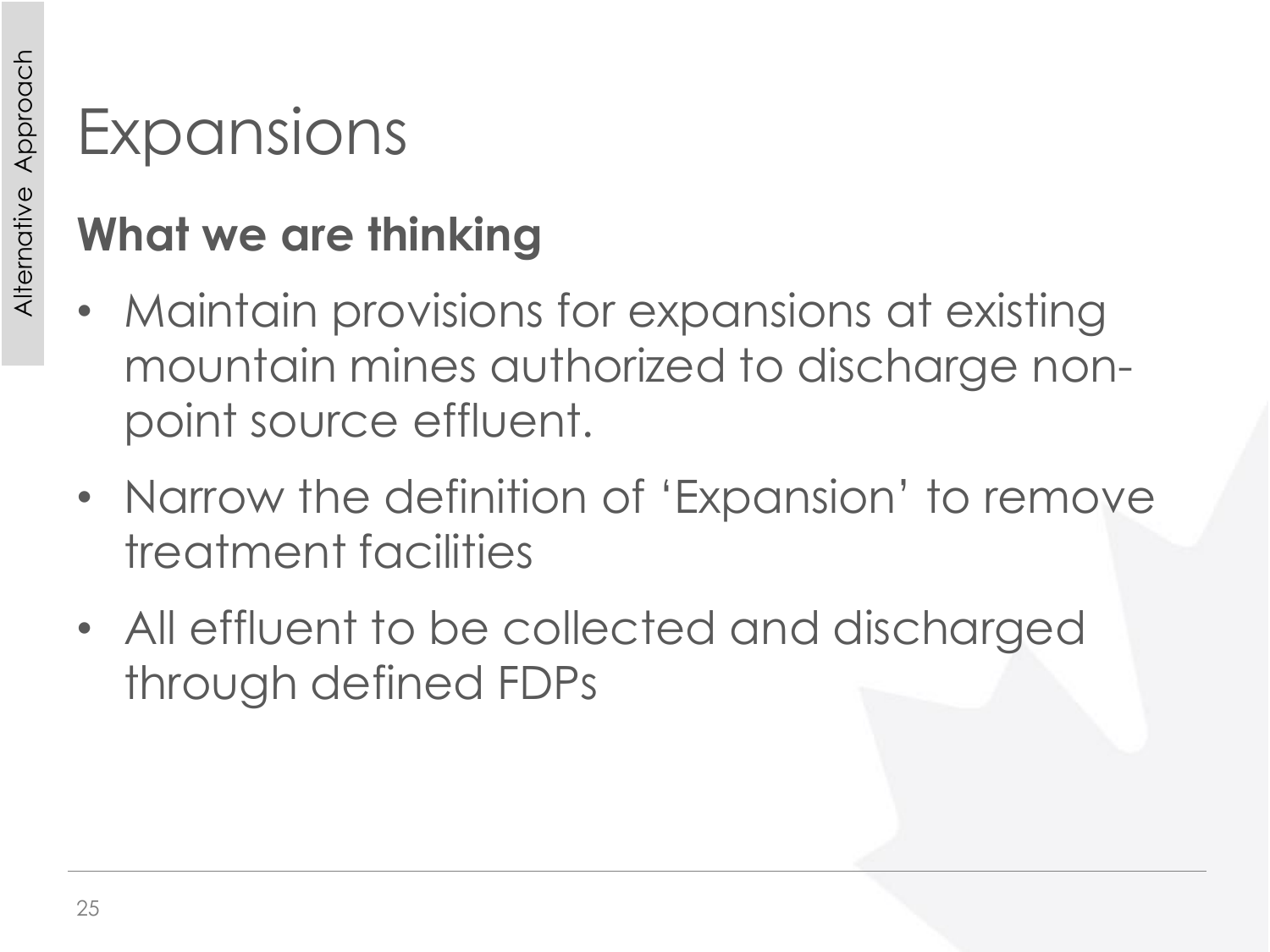## **What we proposed (November 2017)**

- Effluent discharged through FDPs must comply with the FDP limit proposed for all mines under the general approach
- In addition, a mine would be required to meet a TSS limit at all ECPs:
	- TSS at the ECP would not exceed a 10% change above the TSS concentration in the reference area of a mine at any time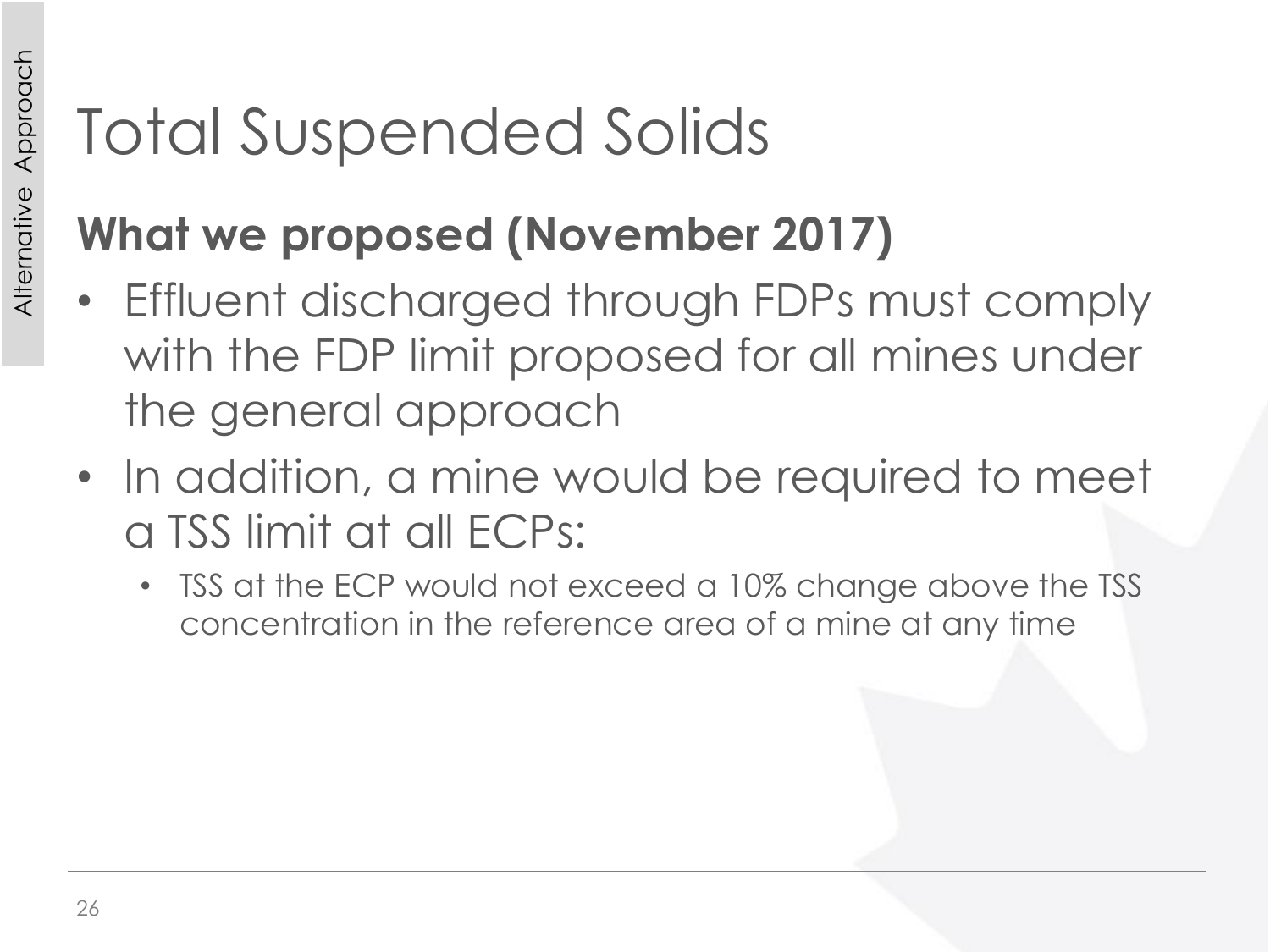- TSS limit should not be applied at ECPs
- TSS limits that include a percent increase above Reference Area may not be feasible; consideration should be given to a percent increase above baseline TSS concentrations instead
- The proposed ECP limit would require mines to visit the Reference Area on a weekly basis. This may prove challenging in remote areas or areas with limited year-round access.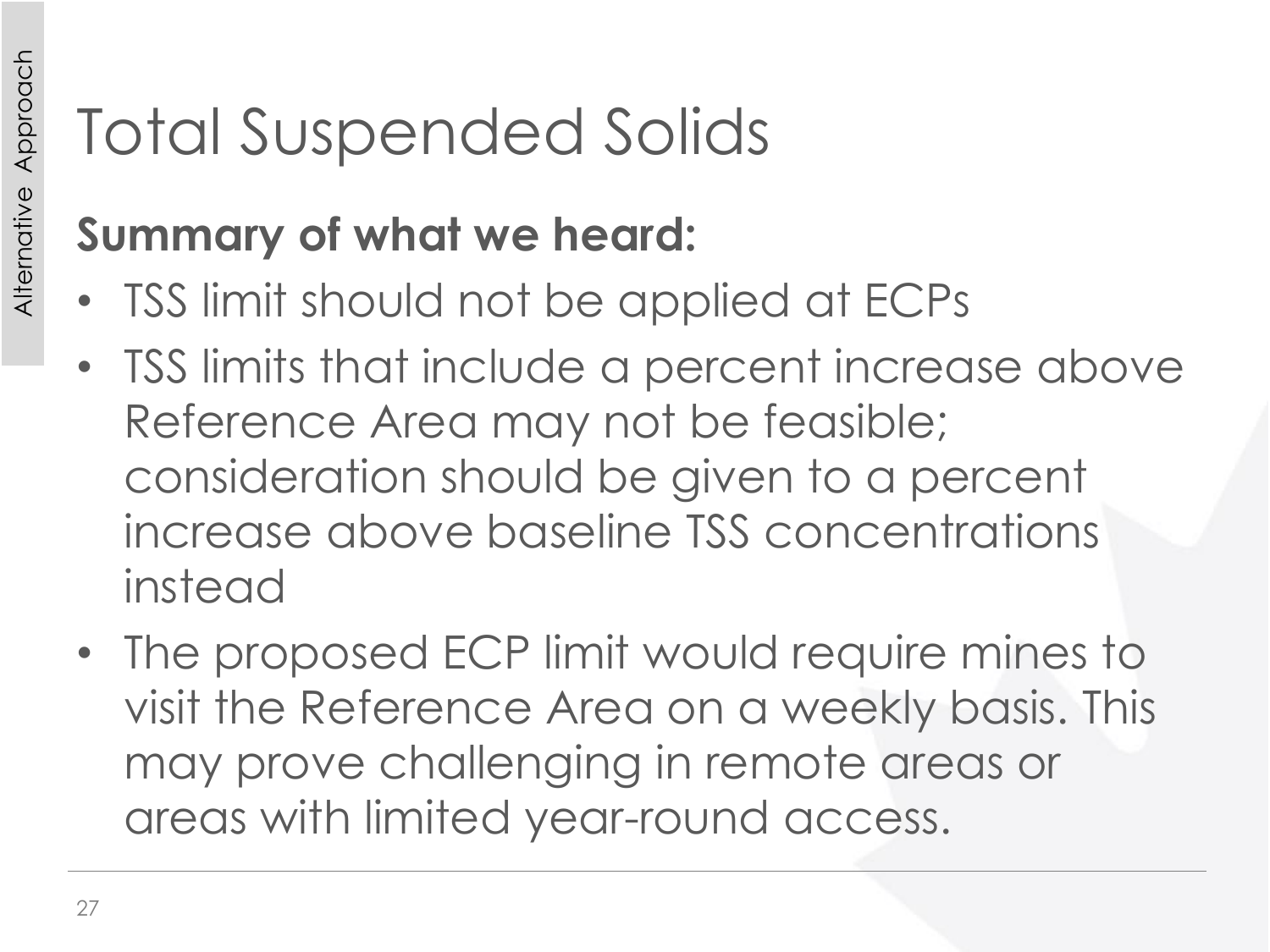## **What we are thinking:**

- TSS compliance only at FDPs
- A provision to exempt from TSS limits at FDPs for 48hr following a 1-in-10 year precipitation event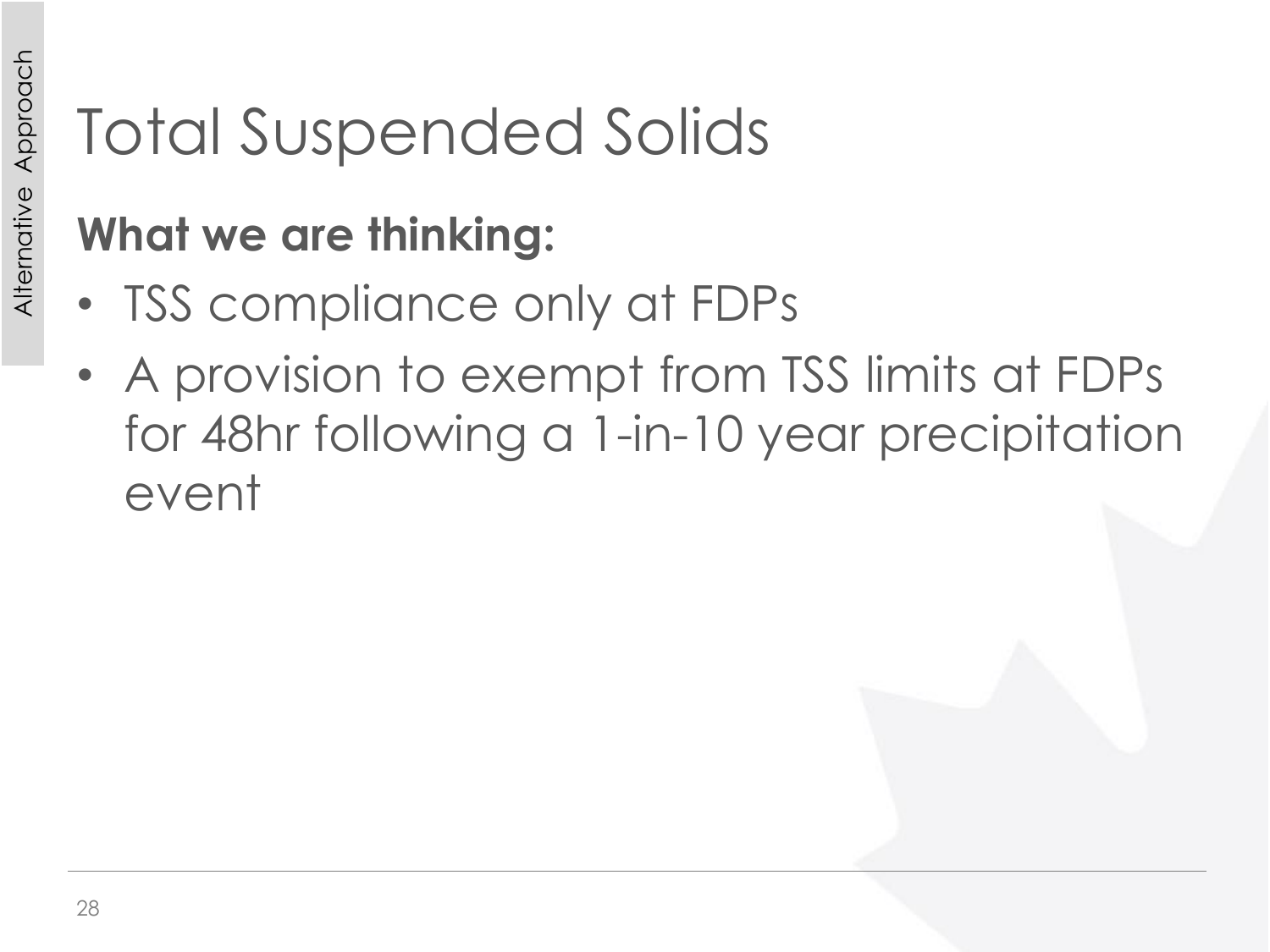## Selenium and Nitrate

#### **What we proposed (November 2017)**

• Selenium and nitrate reductions to a protective limit in the receiving environment by 2050, e.g., selenium:

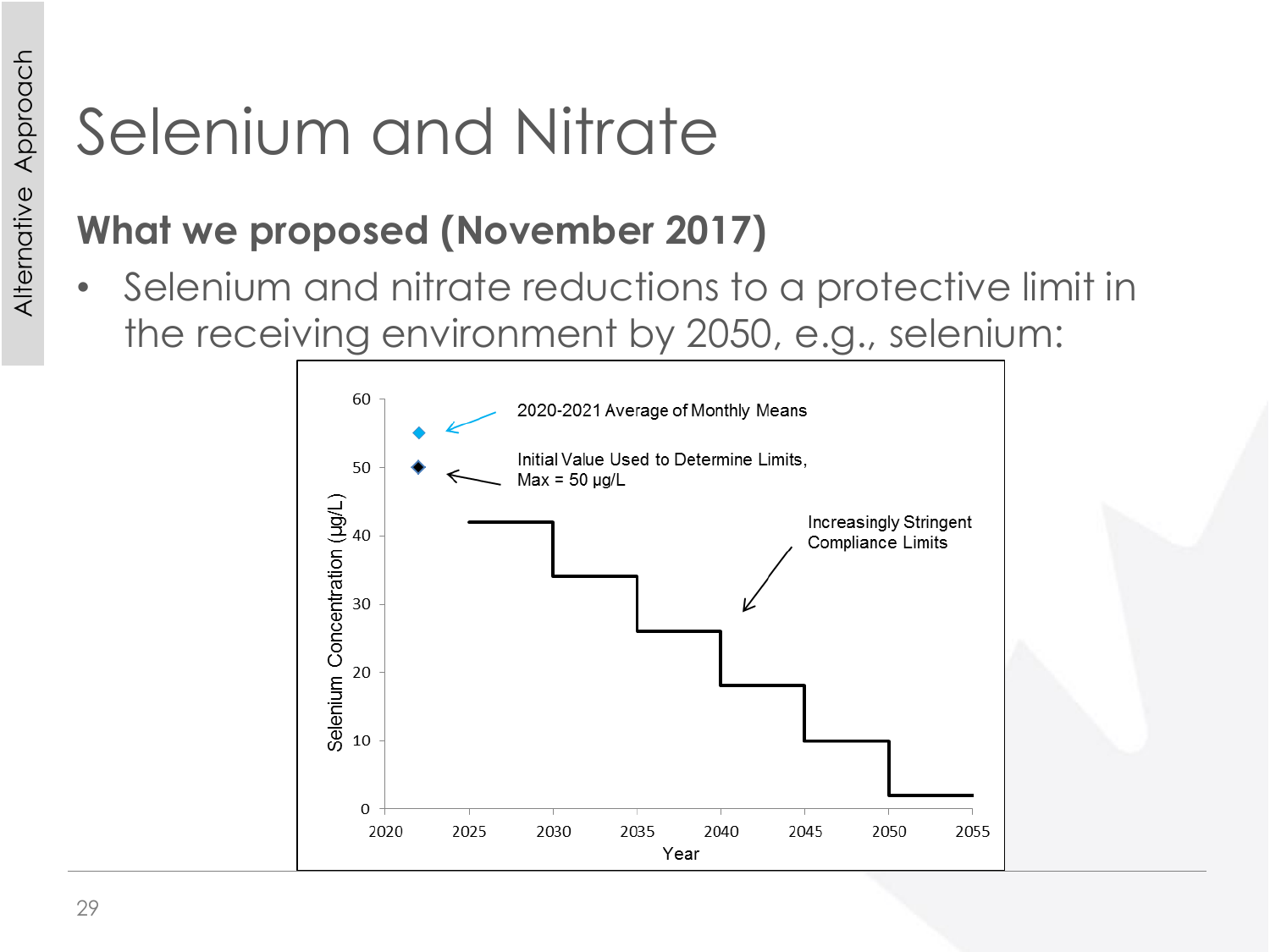# Selenium and Nitrate

- The proposed approach for selenium does not reflect the state of current science:
	- Fish tissue concentrations are the most appropriate method to evaluate and monitor potential effects from selenium.
	- When a water concentration is needed, it should be back calculated from tissue effects concentrations to ensure that the water quality limit is protective of the species of a specific waterbody.
- It may be easier to achieve selenium and nitrate reductions when starting from high concentrations than to reduce when starting from low concentrations.
- An approach that reduces concentrations in main stem receiver does not protect water quality or other aquatic receptors in the tributaries.
- In some areas, there is a lag time of approximately 15 years from the time of deposition of waste rock into receiving waters and the reporting of releases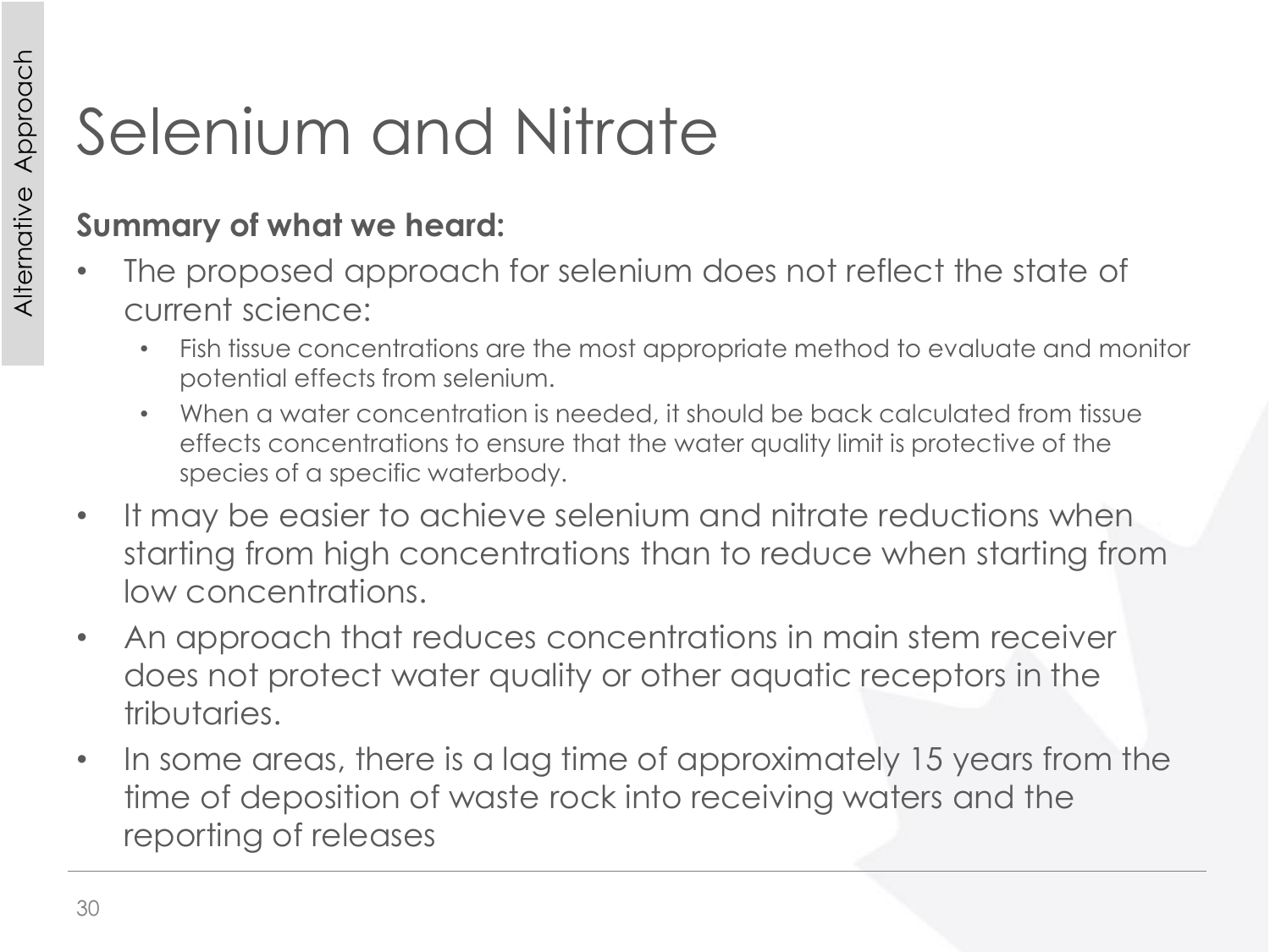## Selenium and Nitrate

#### **What we are thinking (Selenium):**

- A receiver-based compliance approach is being considered for selenium at each ECP
- This approach would include a series of increasingly stringent compliance limits every 10 years until 2036:

| 2021      | <b>CGII Publication</b>                                                   |
|-----------|---------------------------------------------------------------------------|
| 2022-2023 | Gather baseline at ECP(s)                                                 |
| 2024-2025 | Maintain baseline at ECP(s)                                               |
| 2026-2035 | lesser of: 50µg/L or 20% reduction off baseline                           |
| $2036+$   | lesser of: 40µg/L or 20% reduction off limit<br>established for 2026-2035 |

• Using adaptive management approach, review EEM results and advancements in mitigation measures to assess effectiveness and appropriateness of compliance limits for selenium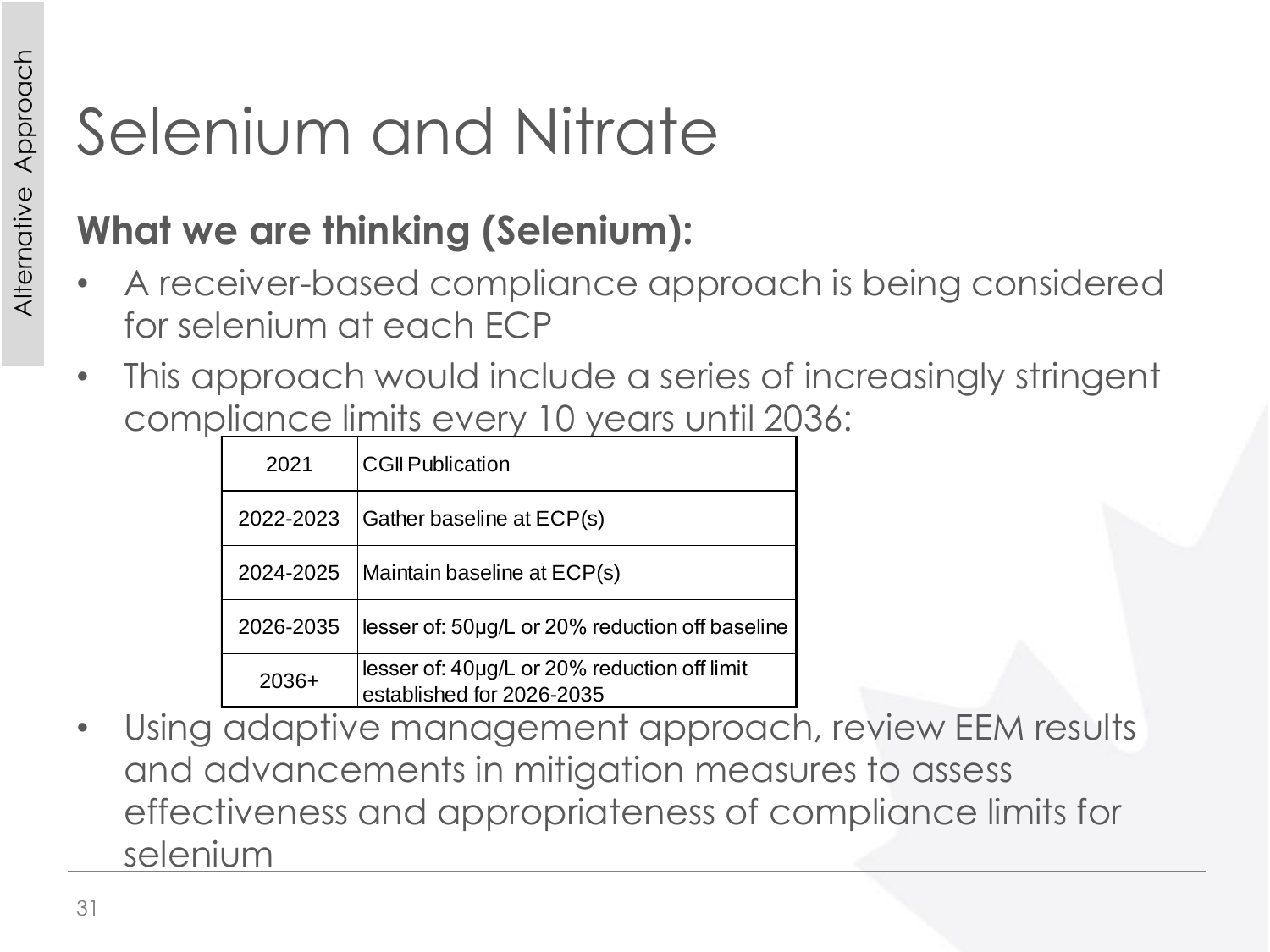## **What we are thinking (continued):**